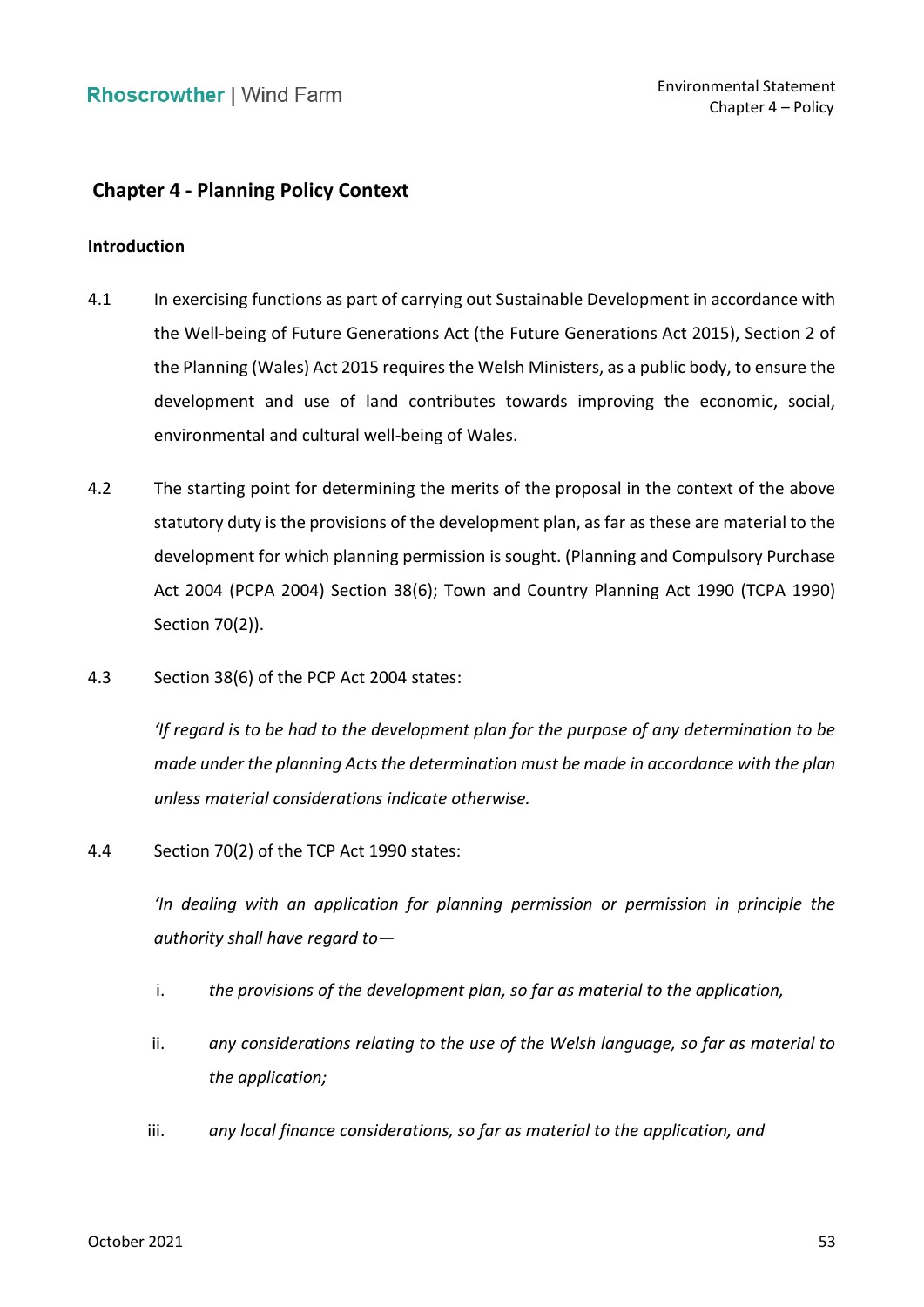### iv. *any other material considerations.'*

- 4.5 The planning system in England and Wales is a plan led system not a plan determined system. As such in undertaking planning decisions, a planning balance is required with weight being given to 'material considerations'. National planning policy is a material consideration that should be given 'substantial weight', particularly where such policies comprise up-to-date policy statements that are more recent to the provisions of the relevant development plan.
- 4.6 Paragraph 1.1 of Planning Policy Wales  $11<sup>th</sup>$  February 2021, which comprises the most up to date statement of national planning policy in Wales, states:

 *'Planning Policy Wales (PPW) sets out the land use planning policies of the Welsh Government. It is supplemented by a series of Technical Advice Notes (TANs), Welsh Government Circulars, and policy clarification letters, which together with PPW provide the national planning policy framework for Wales. PPW, the TANs, MTANs and policy clarification letters comprise national planning policy.'*

- 4.7 In the context of this development the Mineral Technical Advice Notes (MTANs) are not relevant to the determination of this proposal.
- 4.8 This Chapter on relevant planning policy does not seek to undertake a 'planning balance' on the overall merits of the Proposed Development. That is the role of the accompanying Planning Statement. Rather this Chapter sets out objectively the content of relevant planning policy which the Welsh Ministers will need to take account of in reaching a decision on the merits of this application.
- 4.9 Planning policies in development plans can pull in opposite directions when considering the merits of a development proposal. It is hence always important to identify the most important, or dominant policies from a development plan that have a particular relevance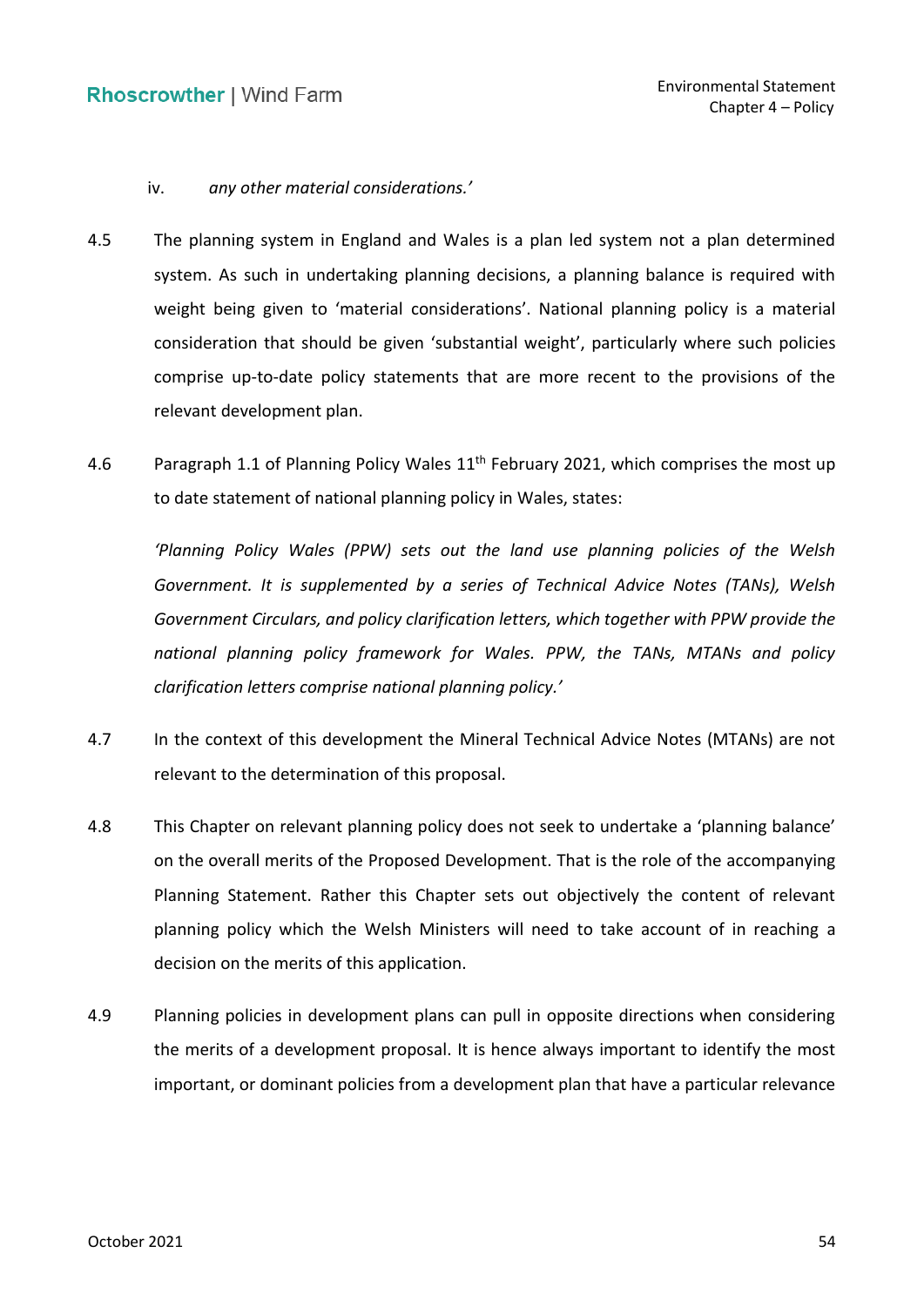to the development for which planning permission is sought. A decision on any planning application should be taken in accordance with the development plan read **as a whole**.

4.10 It is with these principles that the relevant policies from the development plan, and other relevant land use policy considerations, are set out. Other topic-based chapters in this Environmental Statement may also have made reference to planning policy and material considerations which are especially relevant to the subject matter of the individual chapter.

### **The Development Plan**

### **Future Wales – The National Plan 2040**

- 4.11 'Future Wales' was published contemporaneously with PPW 11 (February 2021) with a 'strategy for addressing key national priorities through the planning system, including sustaining and developing a vibrant economy, achieving decarbonisation and climate resilience, developing strong eco systems and improving the health and well-being of our communities'.
- 4.12 Future Wales is the highest tier of the development plan, and the only part of the development plan that has been prepared in the context of up-to-date national planning policy provided by PPW. Future Wales provides a framework for strategic Development Plans and Local Development Plans.
- 4.13 The proposed development is a Development of National Significance as an on-shore wind generation of 10 more gigawatts. This proposal must be determined in accordance with Future Wales which is the 'national development plan for Wales'.
- our environment and directly affecting communities' (and an ecological emergency). 4.14 Future Wales acknowledges that 'we face a climate emergency which is actively changing Future Wales states: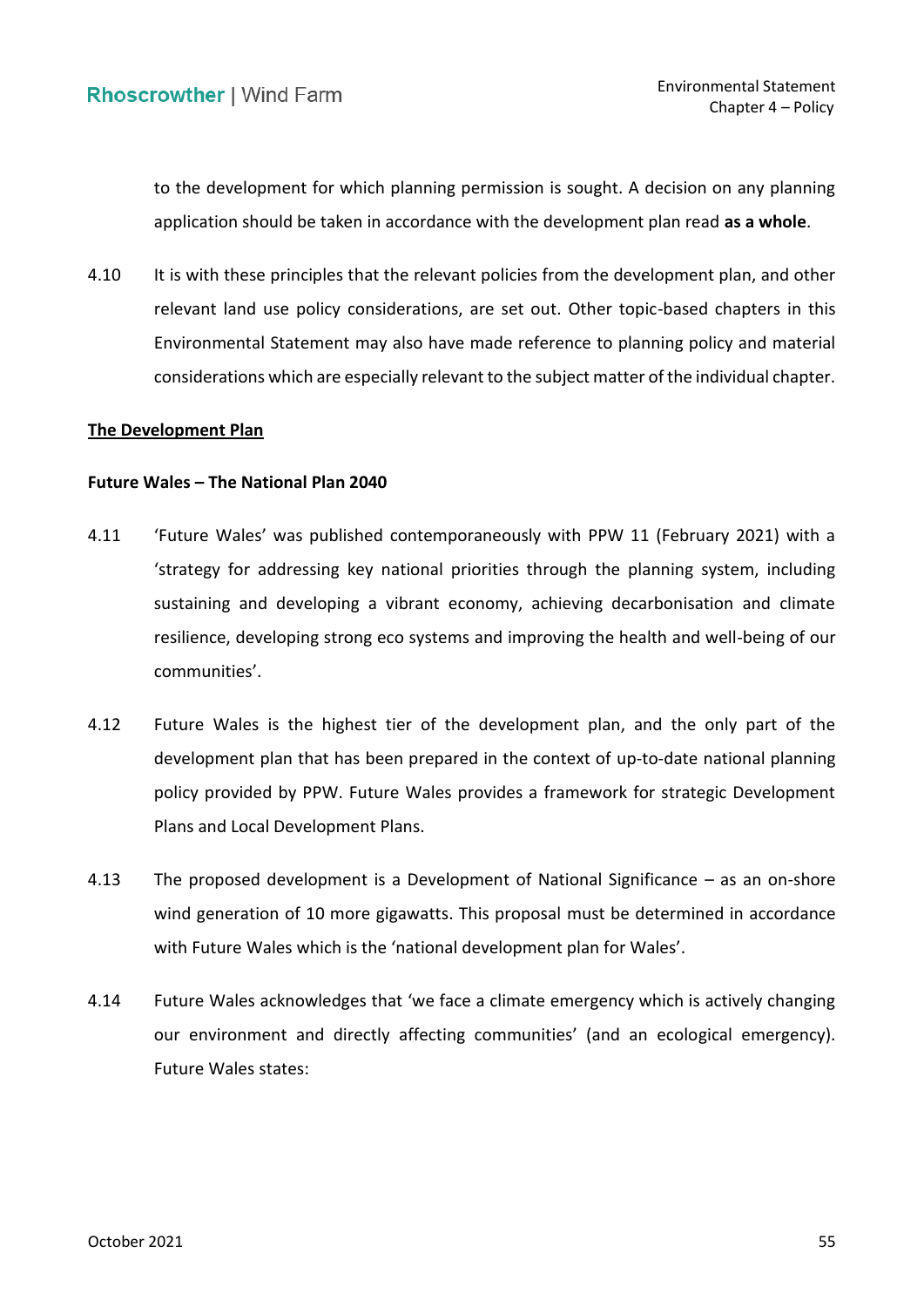*'The Welsh Government will face these challenges and find the opportunities for a better Wales with every mechanism at our disposal. Our national development framework, in this context, is an important lever to deliver the change we need.'*

4.15 Future Wales states:

 *'Changes to our climate and weather patterns will have a significant impact on well-being on both current and future generations. Increasing temperatures and extreme weather events caused by climate change are putting pressure on ecosystems, infrastructure, built environment and our unique landscape and cultural heritage, which all contribute to social, economic and ecological resilience.'*

 *'It is vital that we reduce our emissions to protect our own well-being and to demonstrate our global responsibility. Future Wales together with Planning Policy Wales will ensure the planning system focuses on delivering a decarbonised and resilient Wales through the places we create, the energy we generate, the natural resources and materials we use and how we live and travel.'*

4.16 In 2018, Energy Supply comprised the greatest contributor to Wales' greenhouse gas emissions, some 29% (business accounted for 22% and transport 16%) (Wales An Overview).

The Overview states under the heading 'Renewable Energy':

 *'Wales can become a world leader in renewable energy technologies. Our wind and tidal resources, our potential for solar generation, our support for both large and community scaled projects and our commitment to ensuring the planning system provides a strong lead*  for renewable energy development, mean we are well placed to support the renewable  *sector, attract new investment and reduce carbon emissions.'*

 4.17 Future Wales is a '*spatial plan'* setting a '*direction for where we should be investing in infrastructure and development for the greater good of Wales and its people*'. Future Wales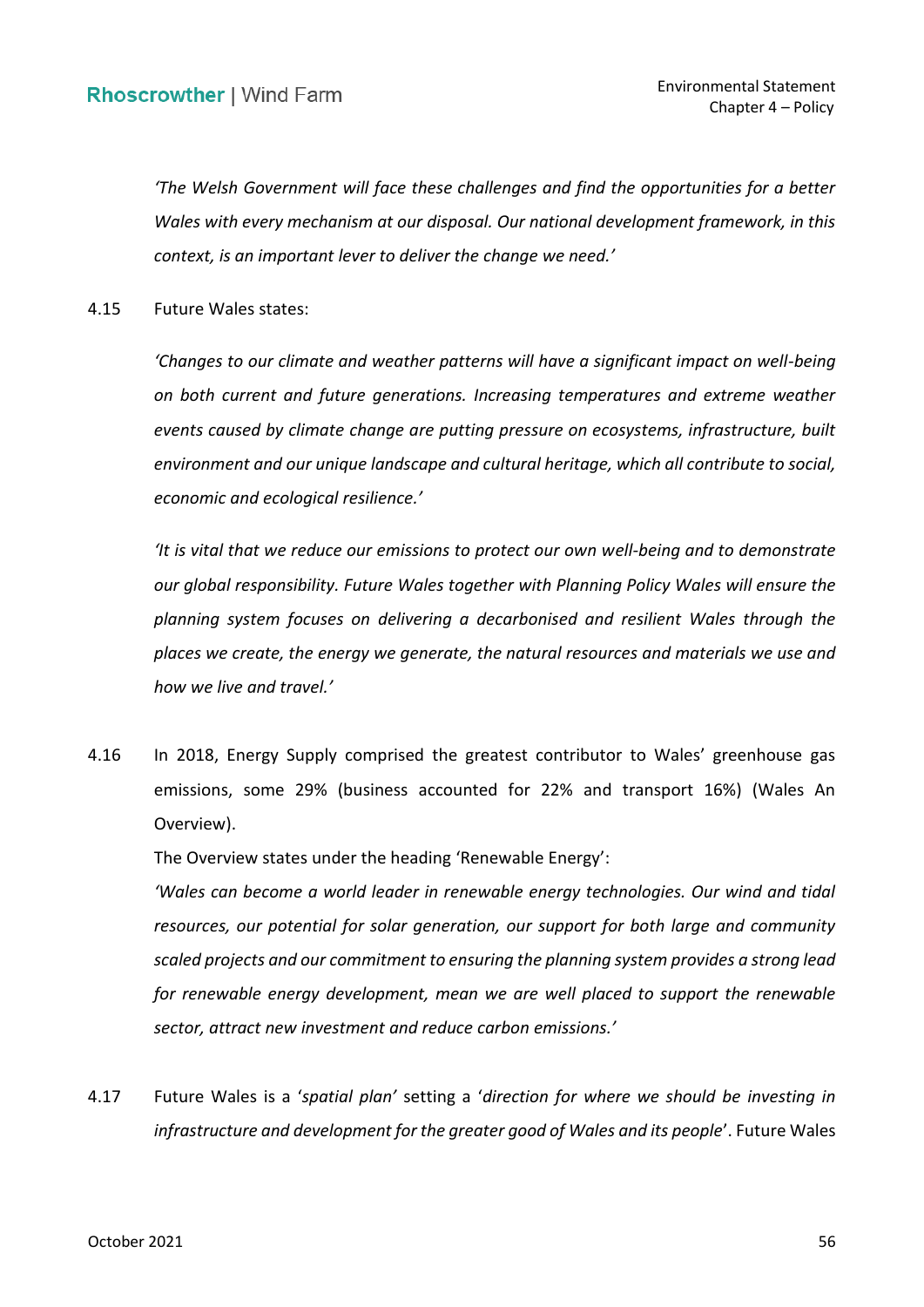makes clear *'the importance of planning new infrastructure and development in such a way that they are complementary rather than competing priorities, ensuring opportunities are maximised and multiple benefits are achieved'*.

 4.18 With reference to the principles established in the Well-being of Future Generations (Wales) Act 2015, Future Wales states:

 *'Choosing where to invest or considering whether a development is suitable in a certain place are difficult decisions where a balance often has to be found between competing priorities. We must strive to find solutions which maximise our contribution to the goals and well-being objectives. Future Wales provides leadership and strategic direction for taking these decisions.'*

- 4.19 Future Wales does not contain statements on all land use planning policies set out in Planning Policy Wales. It has policies on issues where the Welsh Government considers them a national priority at this time, or matters which are distinctly spatial and require national leadership (The structure of the Welsh planning system).
- 4.20 Chapter 4 the 'spatial strategy' includes the following policies which are considered relevant to the Proposed Development, namely:

Policy 9: Resilient Ecological Networks and Green Infrastructure

Policy 17: Renewable and Low Carbon Energy and Associated Infrastructure

Policy 18: Renewable and Low Carbon Energy Developments of National Significance

4.21 Future Wales states:

 *'Wales is abundant in opportunities to generate renewable energy and the Welsh*  Government is committed to maximising this potential. Generating renewable energy is a  *key part of our commitment to decarbonisation and tackling the climate emergency.*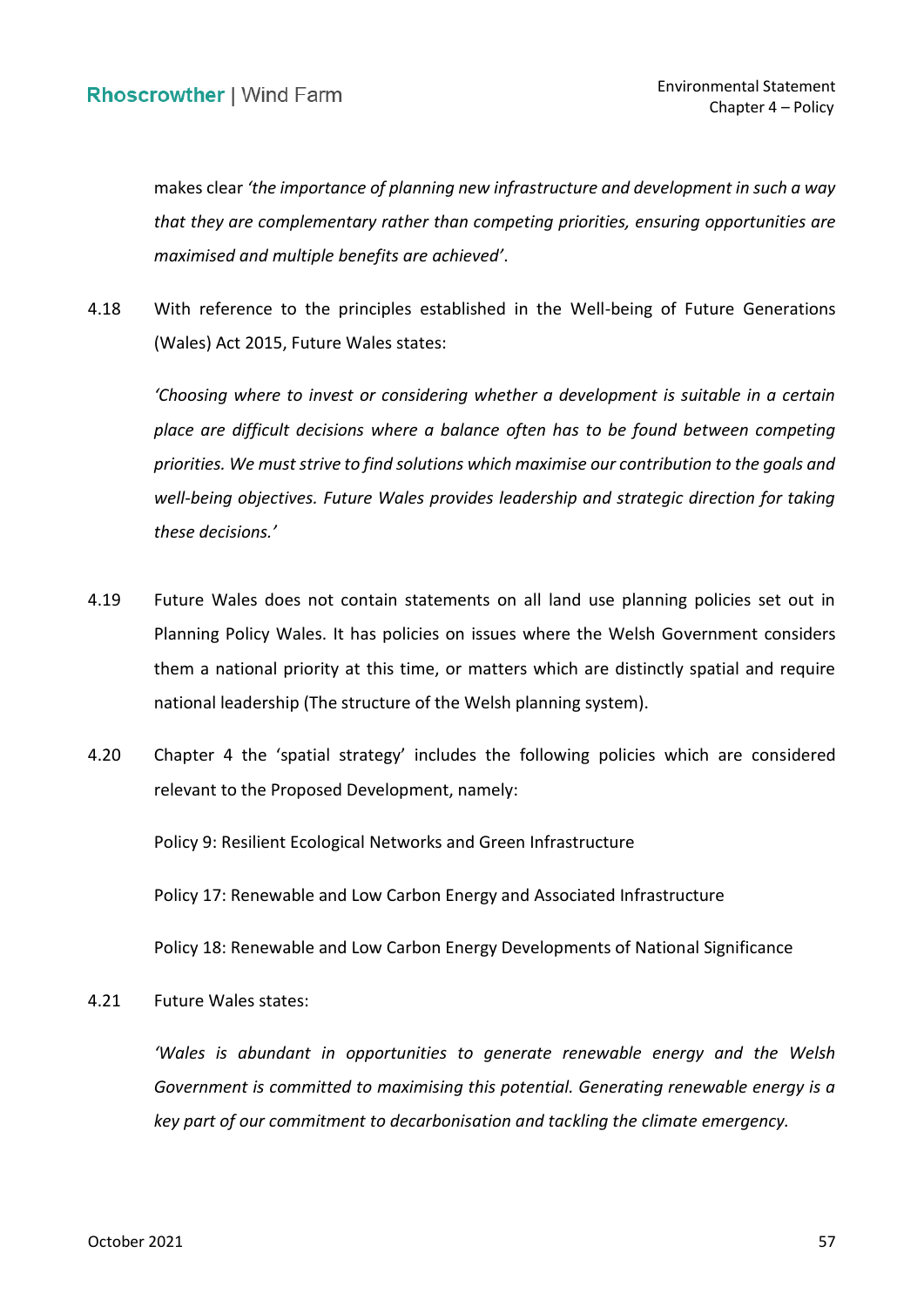*We have set the following ambitious targets for the generation of renewable energy:* 

- *For 70% of electricity consumption to be generated from renewable energy by 2030.*
- *For one gigawatt of renewable energy capacity to be locally owned by 2030.*
- For new renewable energy projects to have at least an element of local ownership *from 2020.'*
- 4.22 Policies 17 and 18 contain strategic spatial and detailed criteria-based policies respectively and should be considered together in the determination of applications, along with detailed advice on assessing benefits and impacts in Planning Policy Wales. It is the role of the accompanying Planning Statement to undertake an assessment of the proposed development and its compliance, or otherwise, with these national planning policies.
- 4.23 Policy 17 demonstrates the Welsh Government's support in principle for all renewable energy projects and technologies. Future Wales states:

 *'Proposals should ensure there is no significant unacceptable detrimental impact on the surrounding natural environment and local communities and that the development delivers positive social, environmental, cultural and economic benefits.'*

- 4.24 Policy 18 provides the decision making framework for renewable and low carbon energy technologies.
- 4.25 Future Wales (and the Welsh National Marine Plan) recognise that there are a number of and off-shore which should be maximised to help meet the targets. The Welsh Government accepts that alternatives to the *'need for large new large-scale electricity generation infrastructure… will not enable us to meet these objectives (in meeting our energy*  opportunities to generate renewable energy across a variety of technologies both on-shore *decarbonisation, and climate change targets) on their own'*.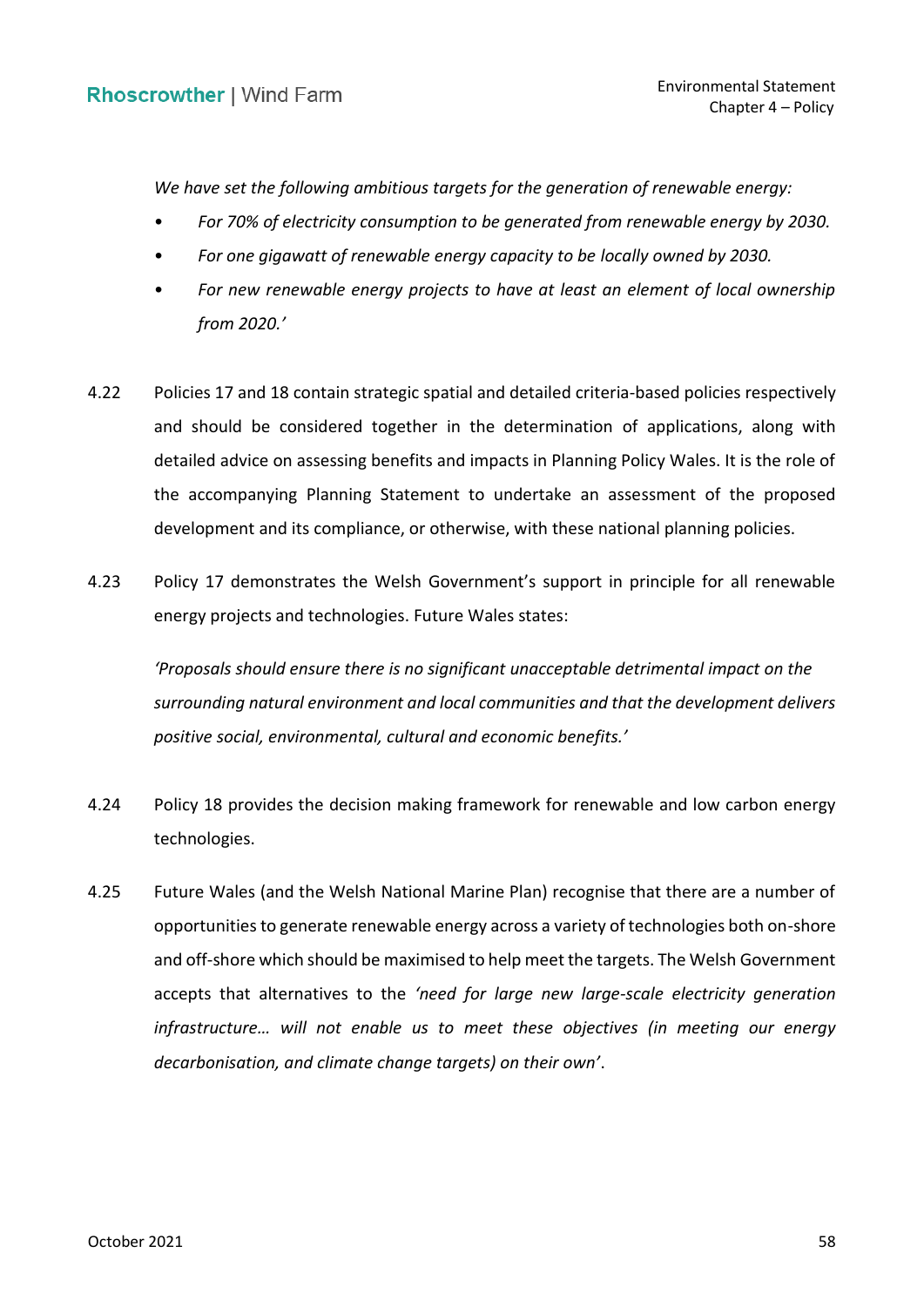- 4.26 Sites in National Parks and Areas of Outstanding Beauty are considered unsuitable for large scale wind and solar projects (Developments of National Significance). Future Wales states  *'Outside these areas a positive policy framework exists'*.
- 4.27 Within the Pre-Assessed Areas (PAA) for Wind energy there is a presumption in favour of large scale on-shore wind energy development and the associated landscape change subject to the criteria in Policy 18. The proposal lies outside of a PPA. Future Wales states  *'Outside of these areas a positive policy framework still exists, subject to Policy 18'*.
- 4.28 Section 5 of Future Wales addresses regional planning and *is 'central to our vision for a three-tiered planning system'*. The proposal lies within the South West Region. Future Wales states:

 *'It is vital the region makes the best use of material resources, promotes resource efficiency and is ambitious in supporting innovative ways of promoting a circular economy.'*

 4.29 Future Wales *'concentrates on development and land use issues of national significance, indicating areas of major opportunities and change, highlighting areas that need protecting and enhancing and helping to co-ordinate the delivery of Welsh Government policies to maximise positive outcomes'*. (PPW 11 1.23)

# **Pembrokeshire County Council Local Development Plan**

- Future adopted in February 2013. The Plan period is stated as being 'up to 2021'. 4.31 The Local Development Plan for the Application Site is titled Planning Pembrokeshire's
- 4.32 The following strategic policies are considered relevant to the principle of the Proposed Development: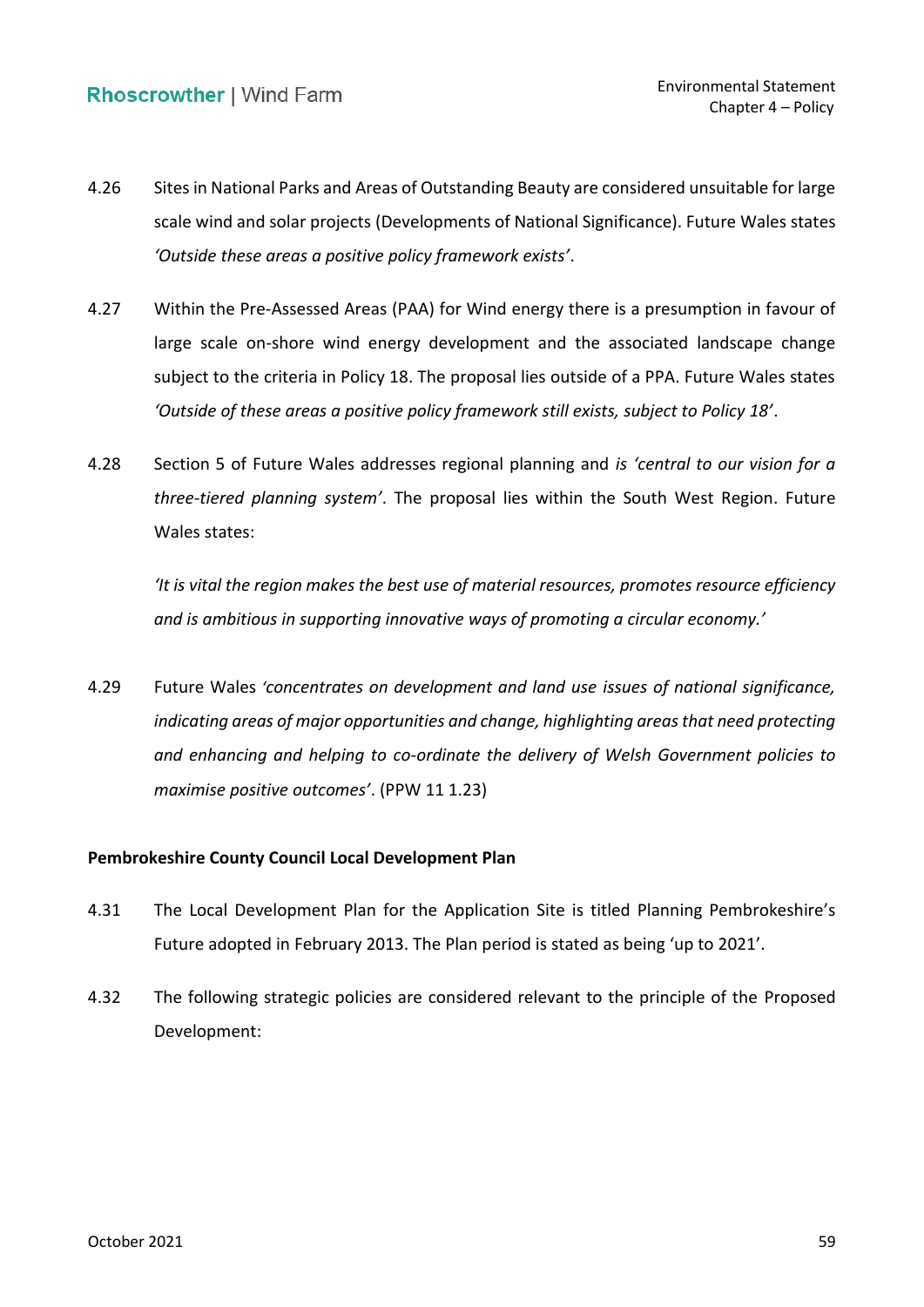- requires all developments to demonstrate how positive economic, social and i. **Policy SP1 (Sustainable Development)** is an overarching strategic policy which environmental impacts will be achieved and adverse impacts minimised.
- ii. **Policy SP2 (Port and Energy Related Development)** supports development for port related facilities and infrastructure in those areas that are spatially defined on the Proposals Map. This policy applies to the Ports of Milford Haven including Valero Pembroke Refinery which adjoins the proposed windfarm to the north.
- 4.33 The supporting text to Policy SP2 states:

 *'The spatial areas defined recognises those areas that are most suitable for these forms of development, but the policy is not intended to protect such areas exclusively for such development.'*

- 4.34 **Policy SP16 (The Countryside)** limits development to 'the essential requirements of people who live and work in the countryside'. Three forms of development are identified, which do not include the provision of renewable energy developments. The proposed wind turbines, for reasons related to physical form, function and scale, are necessarily to be located beyond the confines of an existing settlement where the LDP applies 'countryside' policies.
- 4.35 The following general policies are considered relevant:
	- i. **Policy GN1 General Development Policy** This policy sets out a range of criteria that all developments should satisfy. The purpose of this policy is to provide a framework for evaluation of potential development impacts, which in conjunction with other set out to Policy GN1 are: policies determine whether the Proposed Development is appropriate. The criteria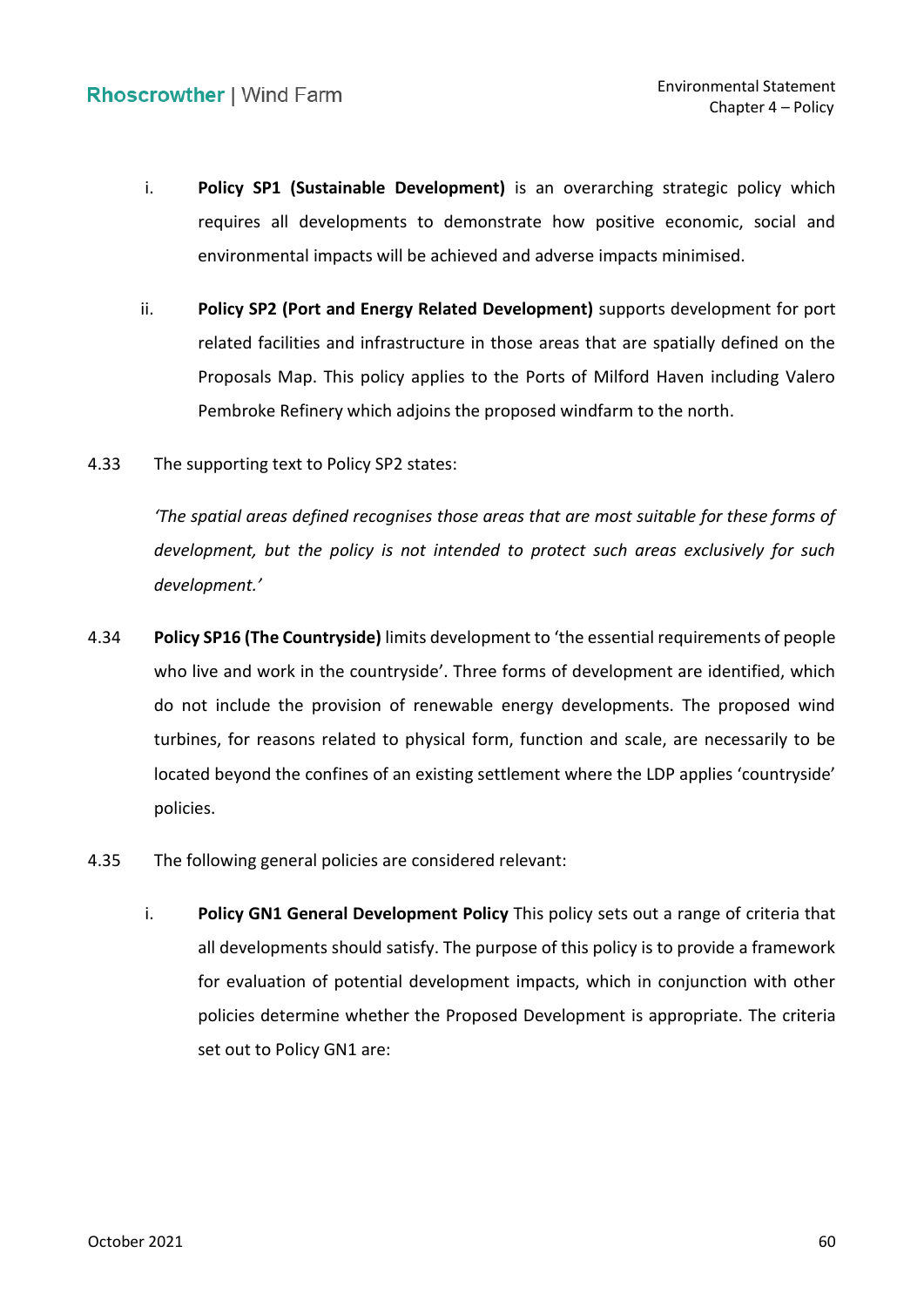- a. The nature, location, siting and scale of the Proposed Development is  *compatible with the capacity and character of the site and the area within which it is located.*
- b. *It would not result in a significant detrimental impact on local amenity in terms of visual impact, loss of light or privacy, odours, smoke, fumes, dust, air quality or an increase in noise or vibration levels.*
- c. *It would not adversely affect landscape character, quality or diversity, including the special qualities of the Pembrokeshire Coast National Park and neighbouring authorities.*
- d. *It respects and protects the natural environment including protected habitats and species;*
- e. *It would take place in an accessible location, would incorporate sustainable transport and accessibility principles and would not result in a detrimental impact on highway safety or in traffic exceeding the capacity of the highway network;*
- f. *Necessary and appropriate service infrastructure, access and parking can be provided.*
- g. *It would not cause or result in unacceptable harm to health and safety.*
- h. *It would not have a significant adverse impact on water quality; and*
- i. *It would neither contribute to the coalescence of distinct settlements nor create or consolidate ribbon development.*
- ii. **Policy GN4 Resource Efficiency and Renewable and Low-Carbon Energy Proposals**  specifically relates to the form of development for which planning permission is sought – and may be regarded as the most relevant policy consideration within the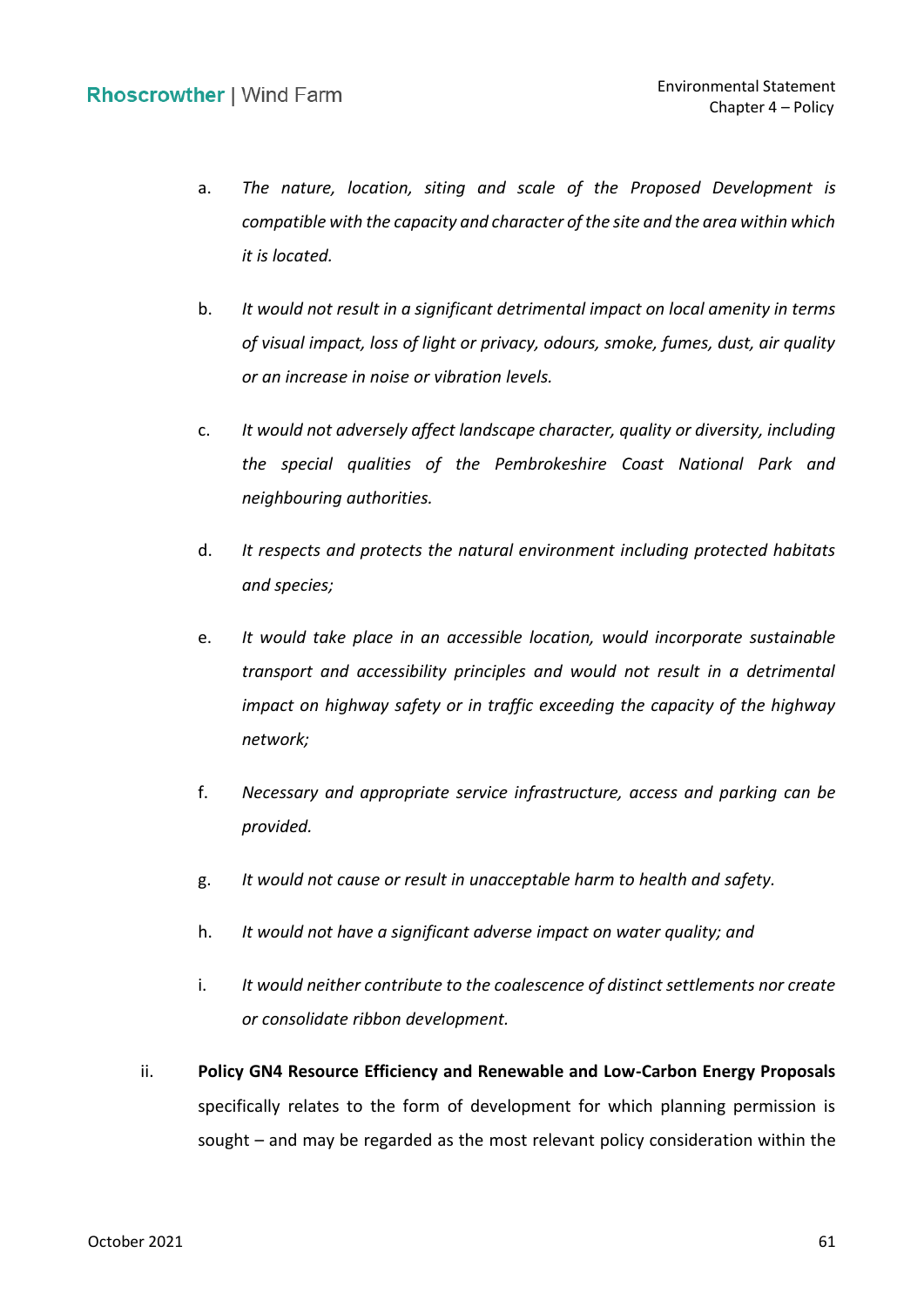Development Plan. In respect of proposals for renewable energy development, Policy GN4 states:

 *'Developments which will enable the supply of renewable energy through environmentally acceptable solutions will be supported.'*

The text at paragraph 6.28 states:

 *'Pembrokeshire has significant potential to provide further energy from all renewable sources, building on its existing role as an energy centre. However, it lies outside the Strategic Search Areas for wind energy. This policy aims to encourage further use of renewables to produce energy, which will help to meet Government targets for generating power from renewable sources.'*

 The reference to Strategic Search Areas is sourced from Technical Advice Note 8 (referred to below).

- iii. **Policy GN37 Protection and Enhancement of Biodiversity** states *'all development should demonstrate a positive approach to maintaining and, wherever possible, enhancing biodiversity'.*
- iv. **Policy GN38 Protection and Enhancement of the Historic Environment** states that  *'Developments that affect sites and landscapes of architectural or historical merit or archaeological importance, or their setting, will only be permitted where it can be demonstrated that it would protect or enhance their character'.*

### **Material Considerations**

#### **National Planning Policy**

#### *Planning Policy Wales 11*

4.36 The primary objective of PPW is: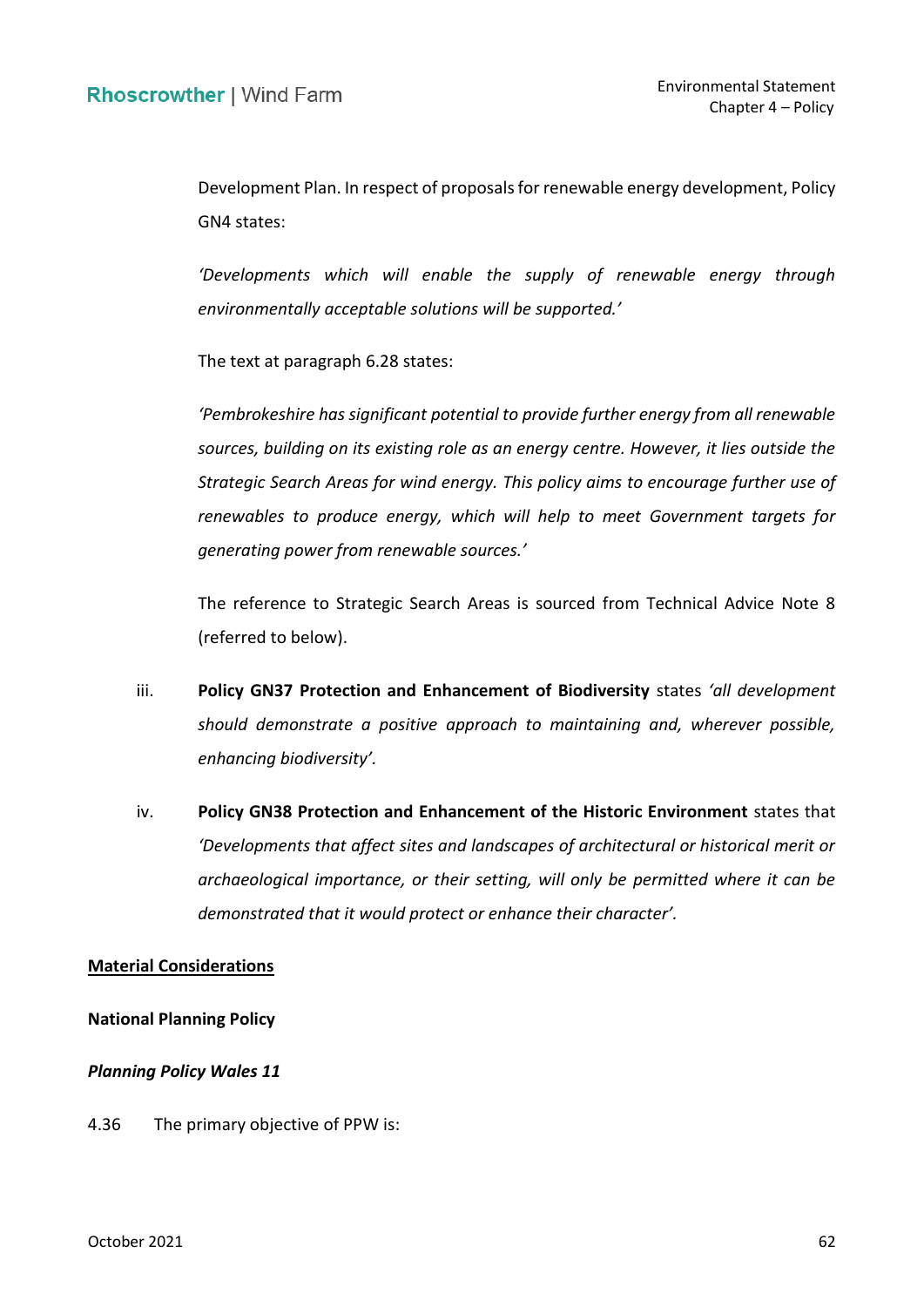*'to ensure that the planning system contributes towards the delivery of sustainable*  development and improves the social, economic, environmental and cultural well-being of  *Wales, as required by the Planning (Wales) Act 2015, the Well-being of Future Generations (Wales) Act 2015 and other key legislation and resultant duties…'*

 *'PPW promotes action at all levels of the planning process which is conducive to maximising its contribution to the well-being of Wales and its communities. It encourages a wider, sustainable and problem solving outlook which focuses on integrating and addressing multiple issues rather than on an approach which is fragmented, un-coordinated and deals with issues in isolation.'*

- 4.37 PPW establishes the key principles of the planning system and how development should be shaped to deliver the best possible outcomes.
- 4.38 PPW translates wider Welsh Government objectives, strategies and policies into land use contribution planning makes to the achievement of the goals set out in the Well Being of Future Generations Act. The Act places a duty in public bodies to carry out sustainable development through the definition of seven well-being goals, namely: planning policy. The Welsh Government is committed to delivering and maximising the
	- i. A Prosperous Wales
	- ii. A Resilient Wales
	- iii. A Healthier Wales
	- iv. A More Equal Wales
	- v. A Wales of Cohesive Communities
	- vi. A Wales of Vibrant Culture and Thriving Welsh Language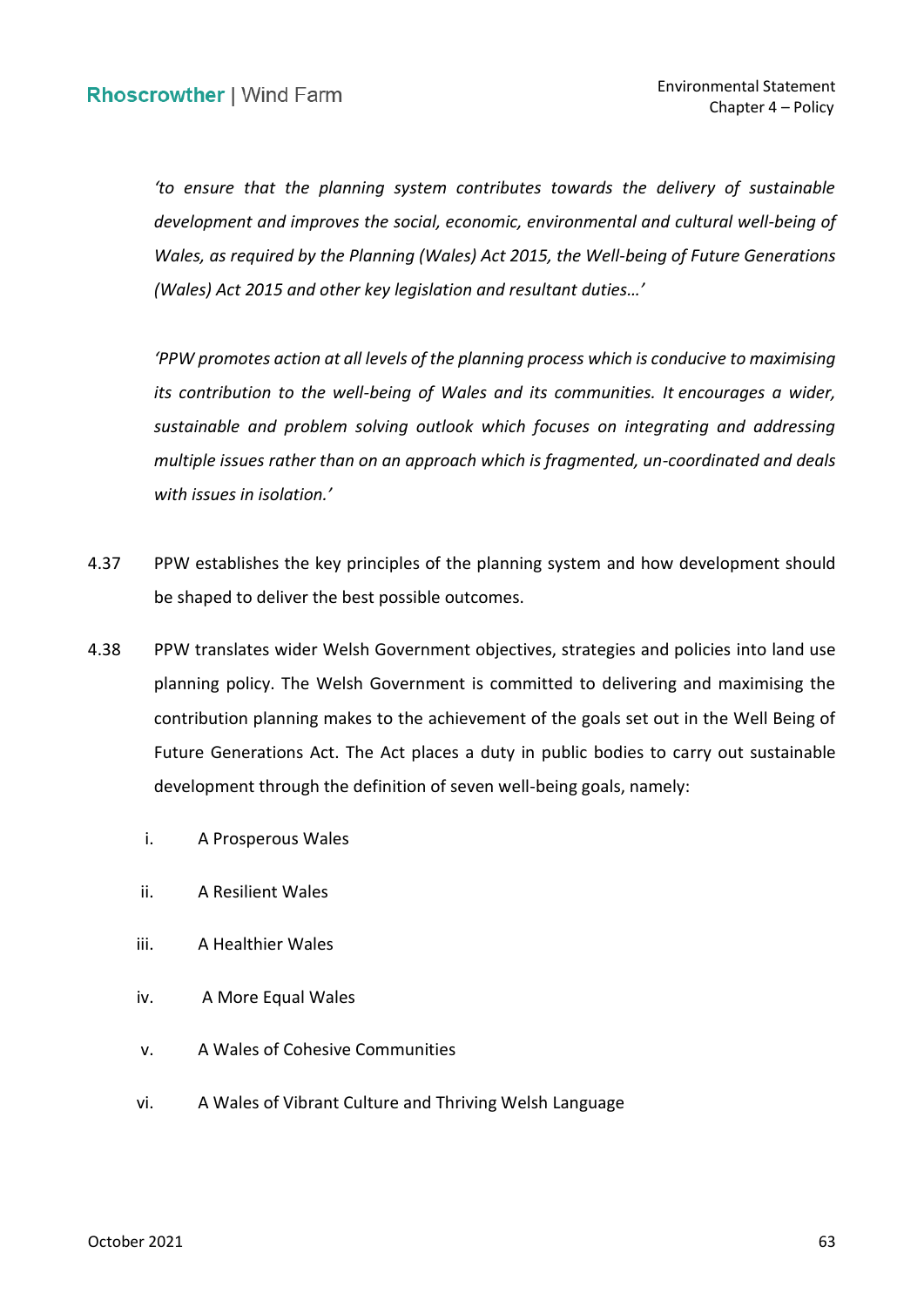# vii. A Globally Responsible Wales

4.39 Paragraph 2.13 states:

 *'The plan led system underpins the delivery of sustainable places to ensure all development plans and decisions taken by the planning system work together to deliver sustainable places.'*

 4.40 Five Key Principles are identified which represent *'a guiding vision for all development plans including the NDF'*. It is stated (2.13):

 *'These principles support the culture change needed to embrace place-making and ensure that planning facilitates the right development in the right place.* 

- 4.41 These principles will enable the goals and the five ways of working set out in the Well-being of Future Generations Act to be realised through the land use planning system. They provide the context and will act as a catalyst for the positive delivery of the planning system across Wales.
- 4.42 The five Key Principles are:
	- i. *Growing our economy in a sustainable manner.*
	- ii. *Making best use of resources.*
	- iii. *Facilitating accessible and healthy environments.*
	- iv. *Creating and sustaining communities.*
	- v. *Maximising environmental protection and limiting environmental impact.*
- 4.43 The contribution to these Key Planning Principles is addressed further in the Planning Statement that accompanies the application for this Development of National Significance (DNS).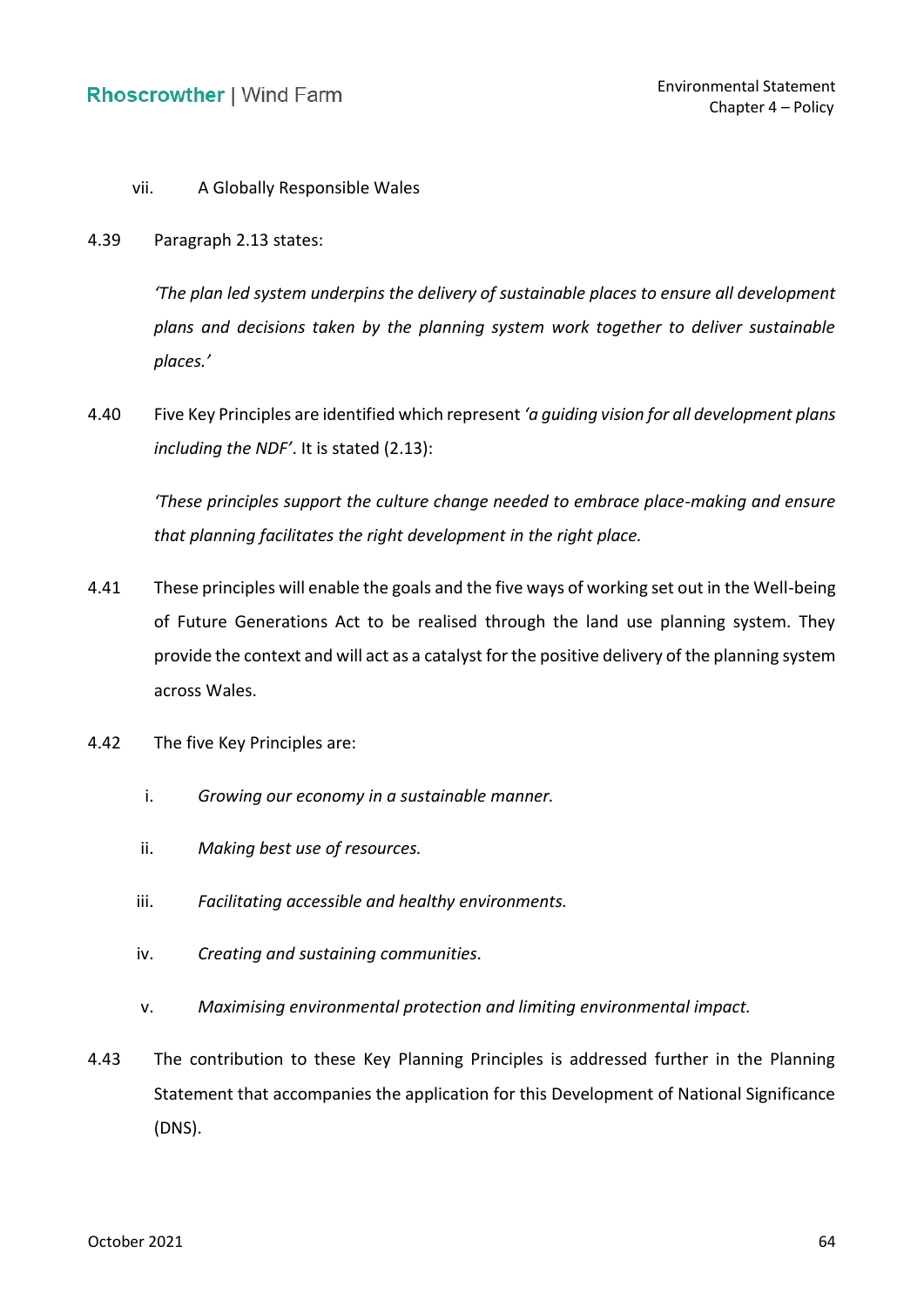4.44 Section 5 of PPW10 covers the economic components of place-making, under the heading 'Productive and Enterprising Places'. It is stated *'Productive and Enterprising Places are those which promote our economic, social, environmental and cultural well-being by providing well connected employment and sustainable development'*.

# **Renewable Energy Development Considerations**

 4.45 Under an emboldened sub-heading titled 'Energy', PPW identifies the Welsh Government's is expected to increase as a result of growing electrification of transport and heat. PPW highest priority is '*to reduce demand wherever possible'* (5.7.1). However, overall demand states (para 5.7.2):

 *'In order to ensure future demand can be met, significant investment will be needed in energy generation, transmission and distribution infrastructure.'*

 *'Collectively we will need to concentrate on reducing emissions from fossil fuel sources, whilst driving further renewable generation which delivers value to Wales.'*

- 4.46 PPW 11 (5.7.6) seeks to *'secure an appropriate mix of energy provision which maximises benefits to our economy and communities whilst minimising potential environmental and social impacts. This forms part of the Welsh Government's aim to secure the strongest economic development policies, to underpin growth and prosperity in Wales, recognising the importance of decarbonisation and the sustainable use of natural resources, both as an economic driver and a commitment to sustainable development.'* Paragraph 5.7.7 states  that *'the benefits of renewable and low carbon energy as part of the overall commitment to tackle climate change and increase energy is [sic] of paramount importance'*.
- 4.47 Thereafter PPW sets out the role of the planning system, being to:
	- i. *'integrate development with the provision of additional electricity grid network infrastructure.*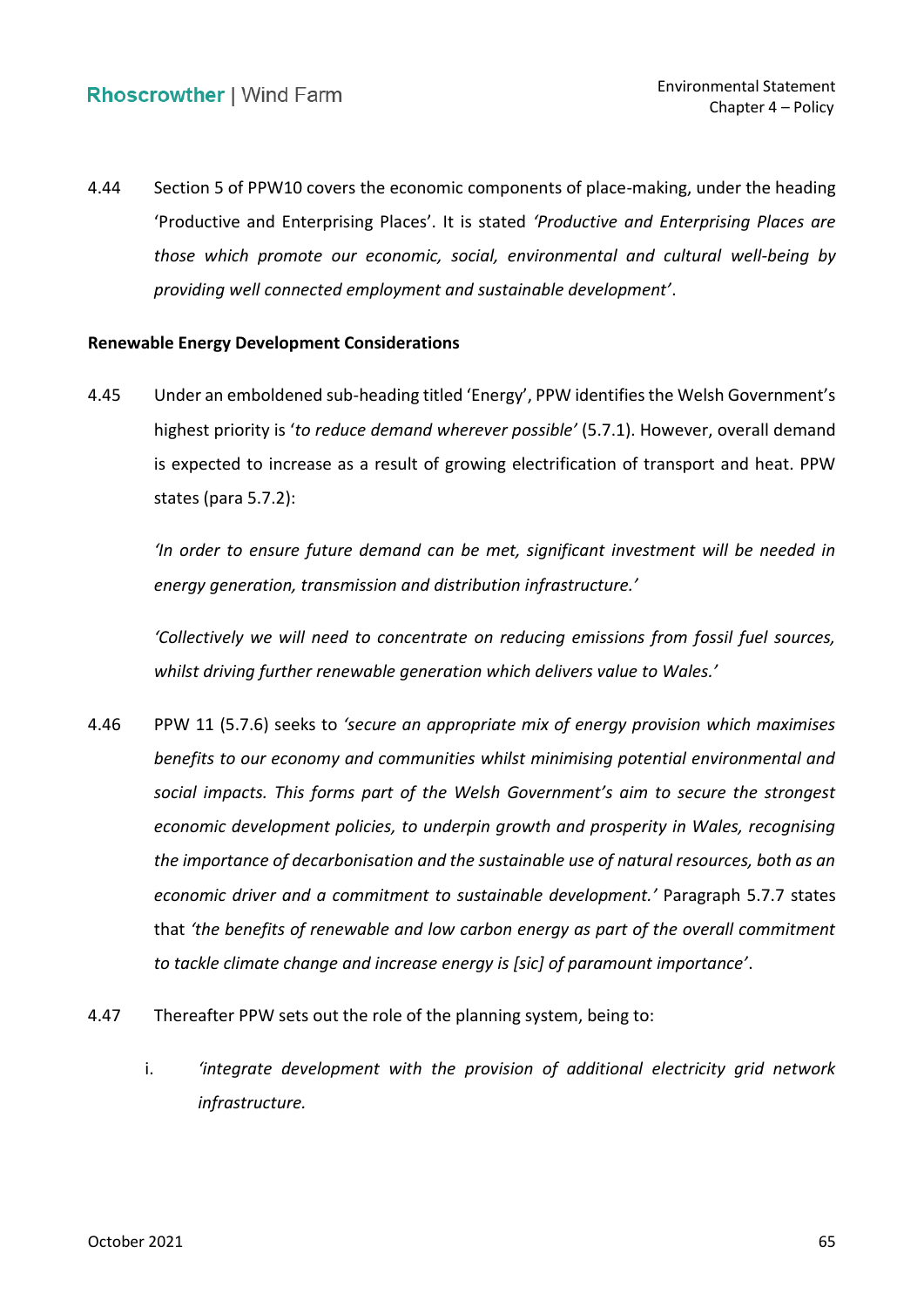- ii. *optimise energy storage.*
- iii. facilitate the integration of sustainable building design principles in new *development.*
- iv. *optimise the location of new developments to allow for efficient use of resources.*
- v. *maximise renewable and low carbon energy generation.*
- vi. *maximise the use of local energy sources, such as heat networks;*
- vii. *minimise the carbon impact of other energy generation; and*
- viii. *move away from the extraction of energy minerals, the burning of which is carbon intensive.'*
- 4.48 The Welsh Government expresses the preference for new power lines to be laid underground where possible. The Government recognises (5.7.9) that:

 *'a balanced view must be taken against costs which could render otherwise unacceptable projects unviable.'*

- 4.49 Where undergrounding of power lines is not possible, the Government seeks proactive engagement between energy companies, and the public to *'mitigate the visual impact of any new potential transmissions*'. For the Proposed Development the connection to the Grid is achievable via an underground cable or tee off the existing on site overhead 132kv line.
- 4.50 PPW establishes an energy hierarchy. 'Renewable energy generation' is situated in the hierarchy below 'use of energy efficiently' and 'reduce energy demand' (Figure 10 of PPW 11). The Welsh Government has set statutory targets for the generation of renewable energy, being (5.7.14):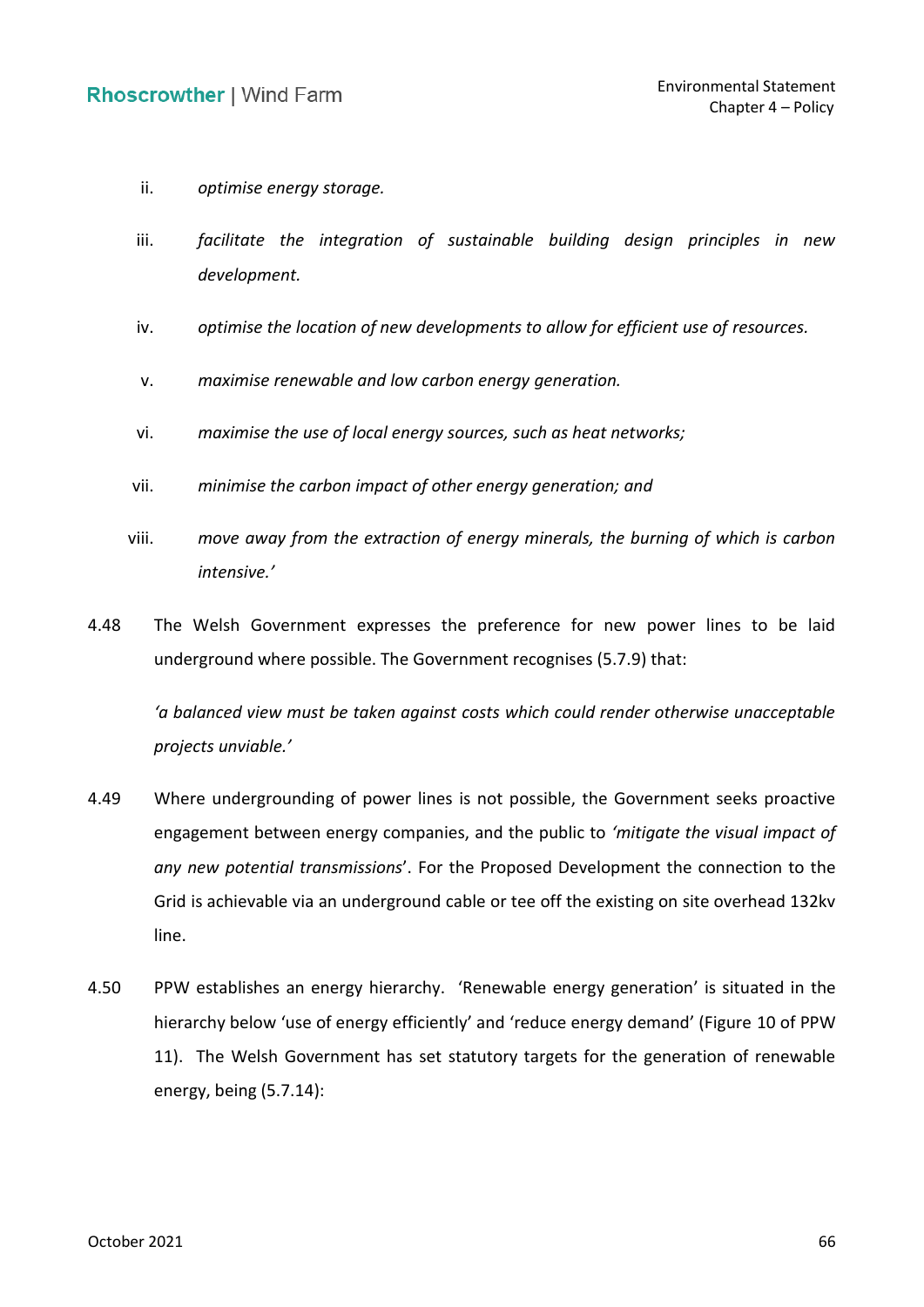- i. *'for Wales to generate 70% of its electricity consumption from renewable energy by 2030.*
- ii. *for one Gigawatt of renewable electricity capacity in Wales to be locally owned by 2030: and*
- iii. *for new renewable energy projects to have at least an element of local ownership.'*
- 4.51 PPW states (5.7.15):

 *'The planning system has an active role to help ensure the delivery of these targets, in terms of new renewable energy generating capacity and the promotion of energy efficiency measures in buildings.'*

4.52 Under the sub-heading 'Renewable and Low Carbon Energy' PPW states (5.9.1):

 *'Local authorities should facilitate all forms of renewable and low carbon energy development and should seek cross-department co-operation to achieve this. In doing so, planning authorities should seek to ensure their area's full potential for renewable and low carbon energy generation is maximised and renewable energy targets are achieved. Planning authorities should seek to maximise the potential of renewable energy by linking the development plan with other local authority strategies, including Local Well-being plans and Economic/ Regeneration strategies.'*

- 4.53 Planning authorities should ensure (5.9.10) *'development plan policies are supportive of renewable and low carbon energy development in all parts of Wales, direct developments to the right locations and set out clearly the local criteria against which proposals will be evaluated'*.
- 4.54 'Should' has the meaning of reflecting *'Welsh Government expectations of an efficient and effective planning system'* (PPW 1.9).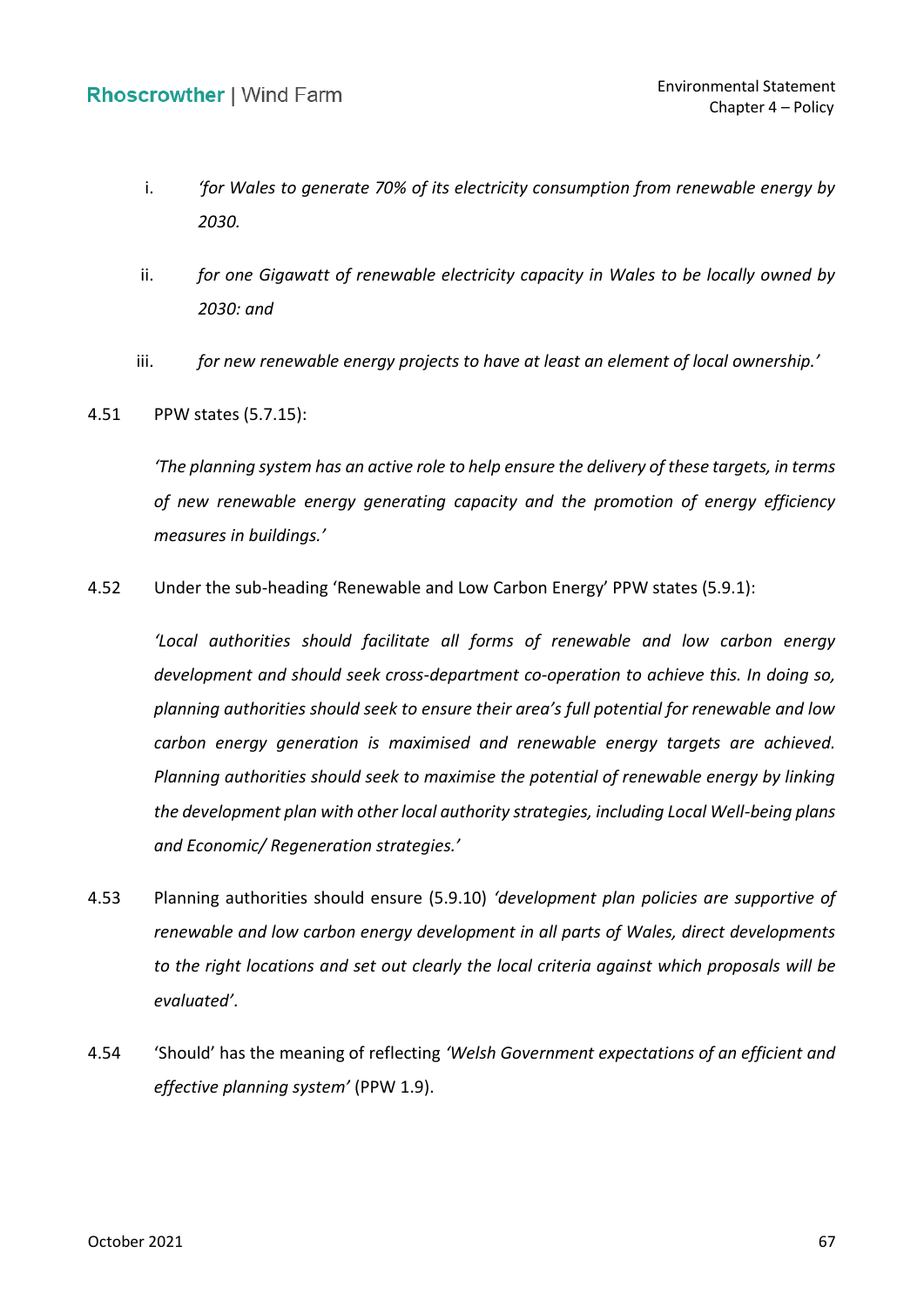- 4.55 The Proposed Development is not in an area 'identified' for renewable energy generation within the approach set out for local and regional planning (5.9.2 – 5.9.9).
- 4.56 PPW states (5.9.15):

 *'Outside identified areas, planning applications for renewable and low carbon energy need for a particular scheme is not a material consideration, as energy generation is of national significance and there is a recognised need to optimise renewable and low carbon developments should be determined based on the merits of the individual proposal. The local energy generation.'*

- 4.57 PPW identifies the planning considerations that should be taken into account in determining planning applications. These are stated (5.9.19) as being:
	- i. *'the contribution a proposal will make to meeting identified Welsh, UK and European targets.*
	- ii. *the contribution to cutting greenhouse gas emissions; and*
	- iii. **the wider environmental, social and economic benefits and opportunities from**  *renewable and low carbon energy development.'*
- 4.58 Thereafter PPW states at paragraph 5.9.20:

 *'Planning authorities should also identify and require suitable ways to avoid, mitigate or*  compensate adverse impacts of renewable and low carbon energy development. The  *construction, operation, decommissioning, remediation and aftercare of proposals should take into account:* 

- i. **the need to minimise impacts on local communities, such as from noise and air**  *pollution, to safeguard quality of life for existing and future generations;*
- ii. *the impact on the natural and historic environment;*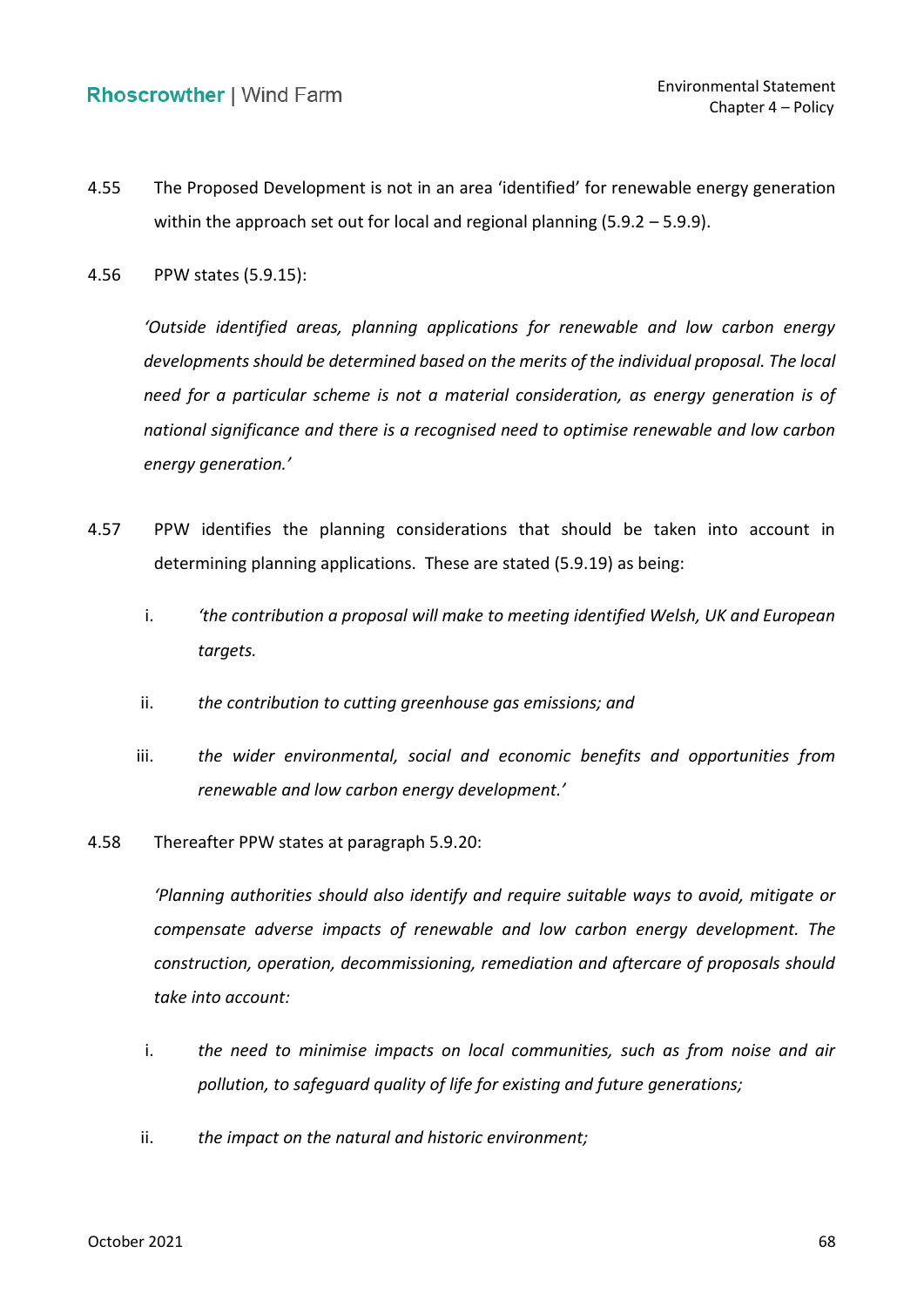- iii. *cumulative impact;*
- iv. *the capacity of, and effects on the transportation network;*
- v. *grid connection issues where renewable (electricity) energy developments are proposed; and*
- vi. *the impacts of climate change on the location, design, build and operation of*  renewable and low carbon energy development. In doing so, consider whether  *measures to adapt to climate change impacts give rise to additional impacts.'*
- 4.59 The Welsh Government supports renewable energy projects which *'provide proportionate benefit to the host community or Wales as a whole'* (5.9.24). PPW states (5.9.25):

 *'The social, environmental and economic (including job creation) benefits associated with any development should be fully factored into, and given weight in the decision-making process.'*

 4.60 The main significant environmental effects of the Proposed Development are the effects upon landscape and visual amenity, and the effect upon the historic environment. The principles of national planning policy relating to these issues are set out below and are more particularly addressed within the related topic-based Chapters of this ES.

### **Landscape and Visual Planning Considerations**

- 4.61 It is an inevitable consequence of large-scale modern wind turbine development that such structures cannot be fully screened by new landscaping and will inevitably have a significant impact upon the 'host' landscape for several kilometres.
- 4.62 Landscape is addressed within PPW at Section 6.3. Paragraph 6.3.3 states:

 *'Considering landscape at the outset of formulating strategies and policies in development plans and when proposing development is key to sustaining and enhancing their special*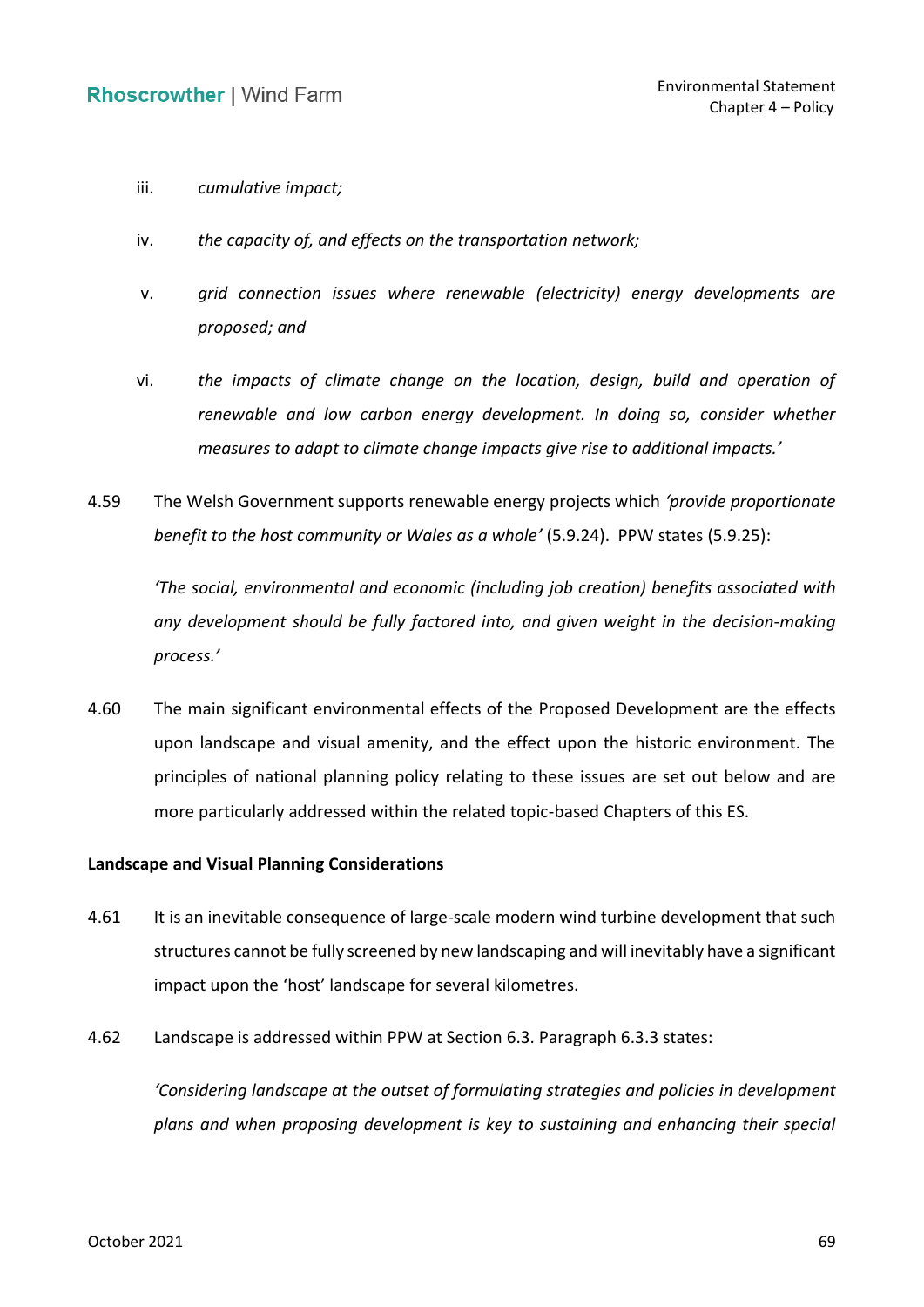*qualities, and delivering the maximum well-benefits for present and future generations as*  well as helping to deliver an effective and integrated approach to natural resource *management over the long term.'*

- 4.63 This policy approach means:
	- i. *'ensuring Wales contributes to meeting international responsibilities and obligations for landscapes.*
	- ii. *ensuring statutorily designated sites are properly protected and managed;*
	- iii. *ensuring that the value of all landscapes for their distinctive character and special qualities is protected; and*
	- *employment, renewable energy and physical and mental health and well-being are*  taken into account and multiple well-being benefits for people and communities iv. *ensuring the opportunities landscapes provide for tourism, outdoor recreation, local secured.'*
- 4.64 Paragraph 6.3.4 states that *'where adverse effects on landscape character cannot be avoided, it will be necessary to refuse planning permission'*. The accompanying Planning Statement addresses this policy consideration. All policy statements should be read as a whole. Policy statements may pull in different directions particularly where an individual proposal is of a large scale. A planning balance has to be reached across the provisions of planning policies that are relevant to an individual proposal.
- 4.65 PPW refers to the statutory landscape designations and the duty to have regard to the purposes of National Parks and AONB. Paragraph 6.3.5 states:

 *'Planning authorities have a statutory duty to have regard to National Parks and AONB purposes. This duty applies in relation to all activities affecting National Parks and AONBs, whether those activities lie within, or in the setting of, the designated areas.'*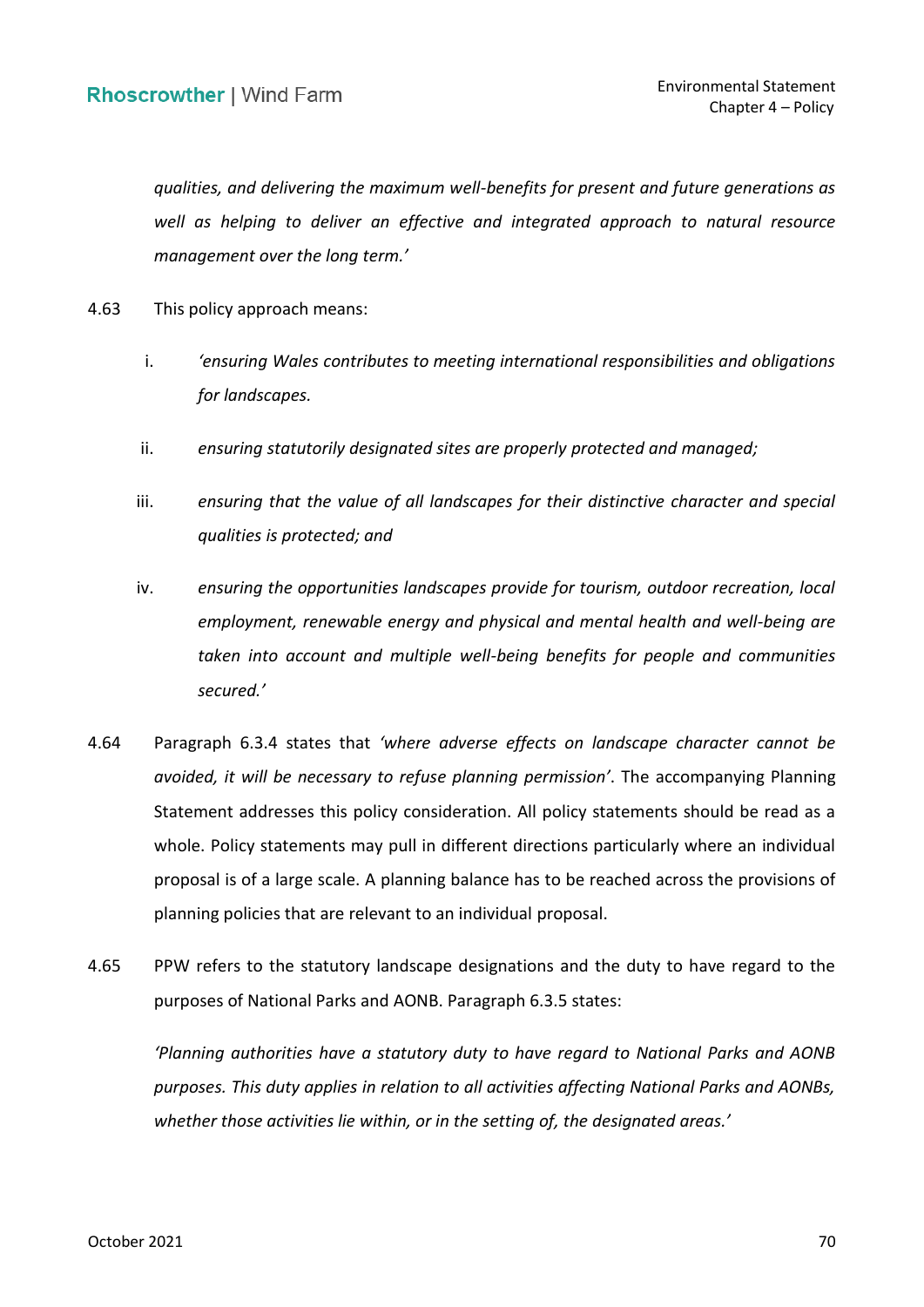- 4.66 The proposals do not lie within the Pembrokeshire Coast National Park. The consideration as to whether the proposals lie within 'the setting of the National Park' are addressed in the Landscape and Visual Effects chapter.
- 4.67 The setting of a heritage asset is a more commonly understood concept, and is described (TAN24 Glossary) as meaning:

 *'The setting of a historic asset includes the surroundings in which it is understood,*  experienced and appreciated embracing present and past relationships to surrounding *landscape.'*

- 4.68 It is considered that such a meaning can be transposed to the setting of a National Park and AONB.
- 4.69 PPW paragraph 6.3.6 states:

 *'In National Parks, planning authorities should give great weight to the statutory purposes of National Parks, which are to conserve and enhance their natural beauty, wildlife and cultural heritage, and to promote opportunities for public understanding and enjoyment of their special qualities. Planning authorities should also seek to foster the social, economic and cultural well-being of their local communities.'*

 4.70 This policy consideration applies to developments **within** National Parks, where '*great weight*' is to be given to conserving and enhancing their statutory purposes. Planning Authorities have to have regard to the statutory duty for National Parks whether the development is located within the Park, or in the setting of the National Park.

### **The Historic Environment**

 4.71 The historic environment is considered to be *'central to Wales' culture and its character, whilst contributing to our sense of place and identity. It enhances our quality of life, adds to regional and local distinctiveness and is an important economic and social asset'*. (6.1.1)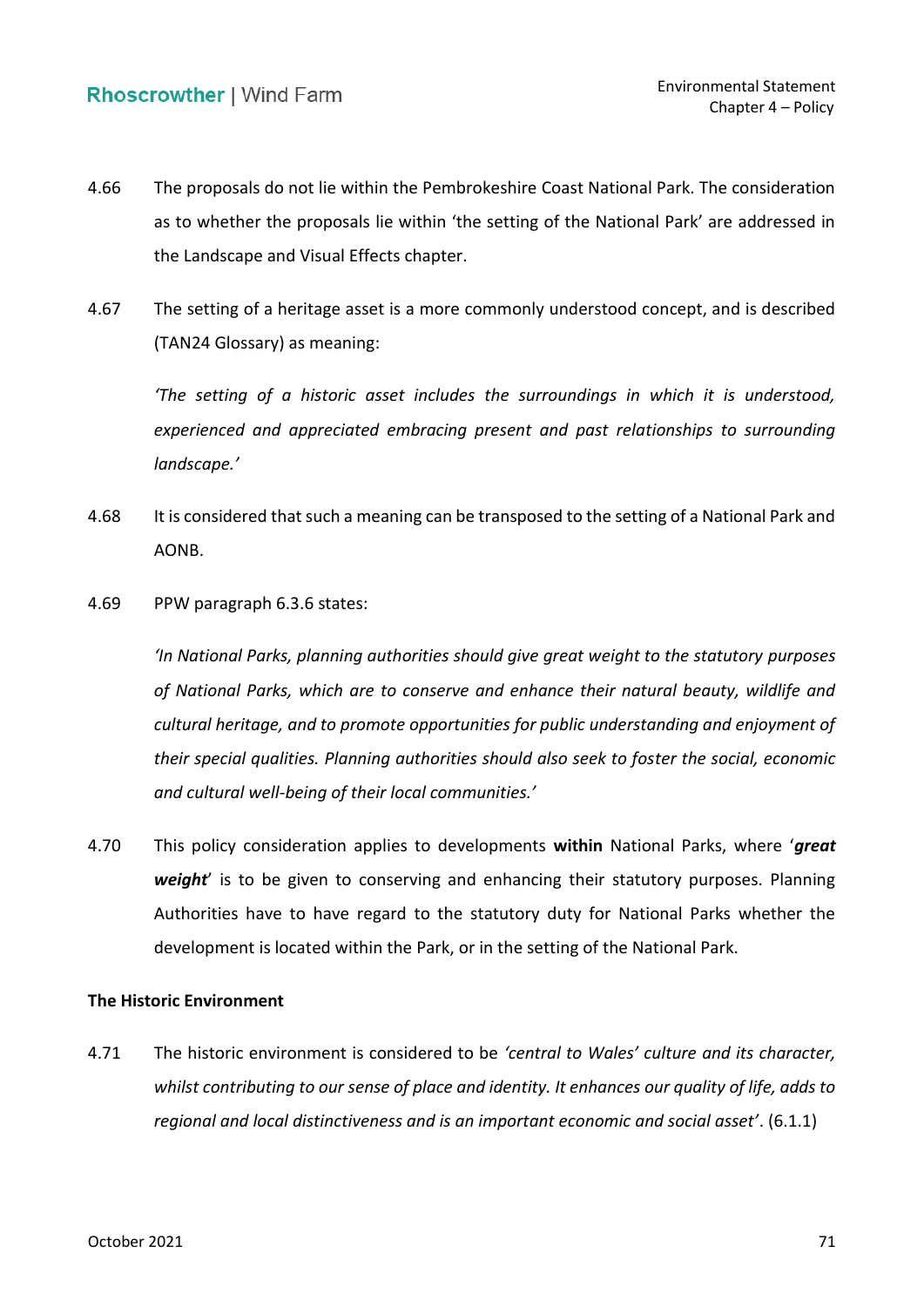4.72 Paragraph 6.1.9 states that:

 *'Any decisions made through the planning system must fully consider the impact on the historic environment and on the significance and heritage values of individual historic assets and their contribution to the character of place.'*

 4.73 When considering development proposals that impact upon Listed Buildings, paragraph 6.1.10 states:

 *'There should be a general presumption in favour of the preservation or enhancement of a listed building and its setting, which might extend beyond its curtilage. For any development proposal affecting a listed building or its setting, the primary material consideration is the statutory requirement to have special regard to the desirability of preserving the building, its setting or any features of special architectural or historic interest which it possesses.'*

- 4.74 The Proposed Development does not directly affect nationally important archaeological remains.
- 4.75 Chapter 8 of this ES considers the effect of this proposal on the following listed buildings and their settings.

### **Technical Advice Note 24 (TAN 24) The Historic Environment, 2017**

4.76 The TAN acknowledges (1.8) that:

 *'Changes in the historic environment are inevitable. This can be the result of decay caused by natural processes, damage caused by wear and tear of use, and the need to respond to social, cultural, economic and technological changes.'*

4.77 TAN 24 recognises (1.9) that:

 *'the public benefit of taking action to reduce carbon emissions or to adapt to the impact of climate change should be weighed against any harm to the significance of historic assets'*.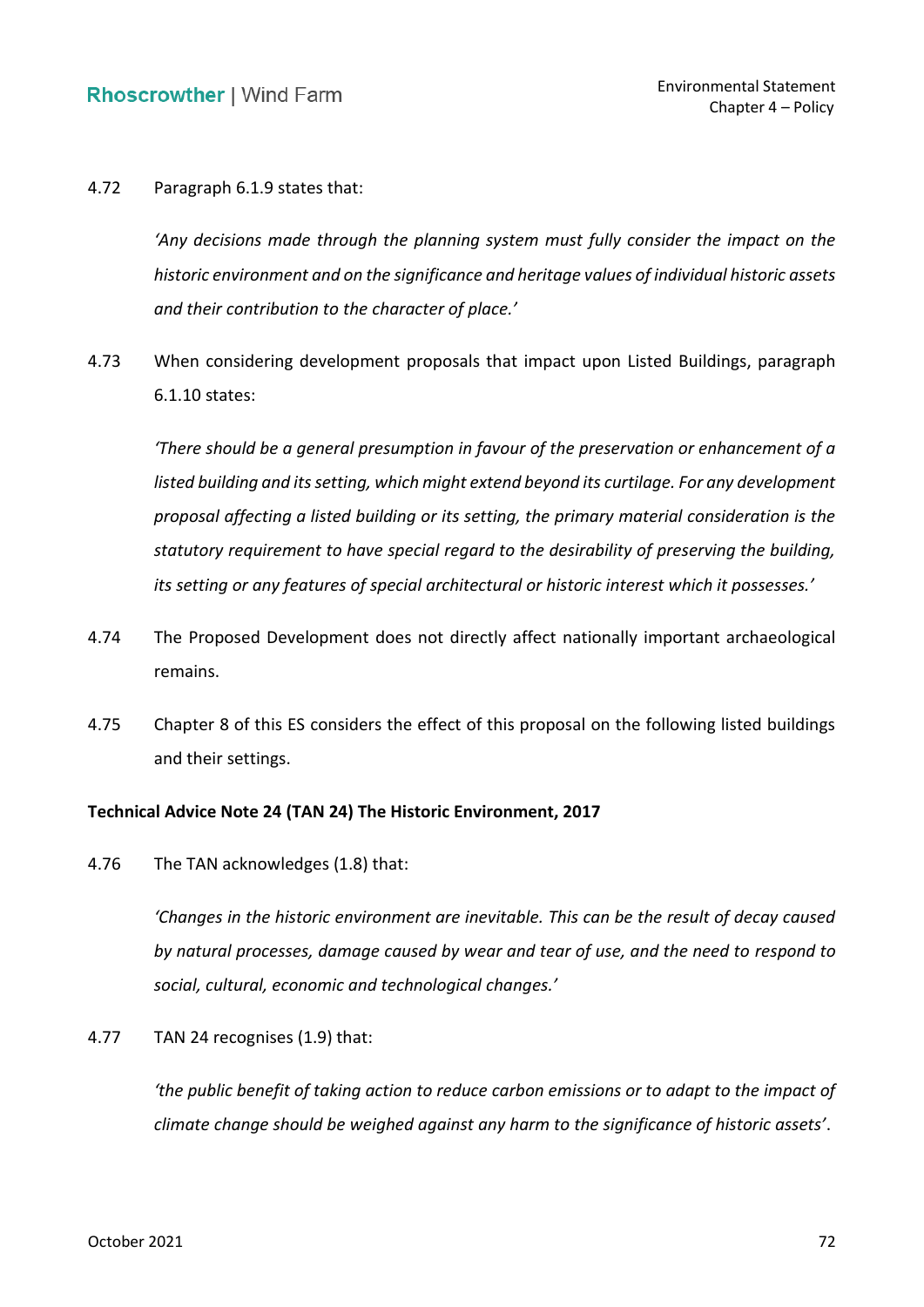- 4.78 *'Significance'* is defined in the TAN 24 Glossary of Terms (Annex D) as the '*sum of the cultural heritage values of a place'* – which may be drawn from four component values:
	- i. evidential value
	- ii. historical value
	- iii. aesthetic value
	- iv. communal value

 The Historic Environment Chapter of this ES sets out the understanding of these values to form the basis of a Statement of Significance when assessing the impact of the development on the heritage environment.

4.79 Paragraph 1.26 states that:

 *'For any development within the setting of a historic asset, some of the factors to consider and weigh in the assessment include:* 

- i. The significance of the asset and the contribution the setting makes to that *significance*
- ii. *the prominence of the historic asset*
- iii. *the expected lifespan of the Proposed Development*
- iv. *the extent of tree cover and its likely longevity*
- v. *non-visual factors affecting the setting of the historic asset such as noise.'*
- 4.80 Paragraph 1.27 states: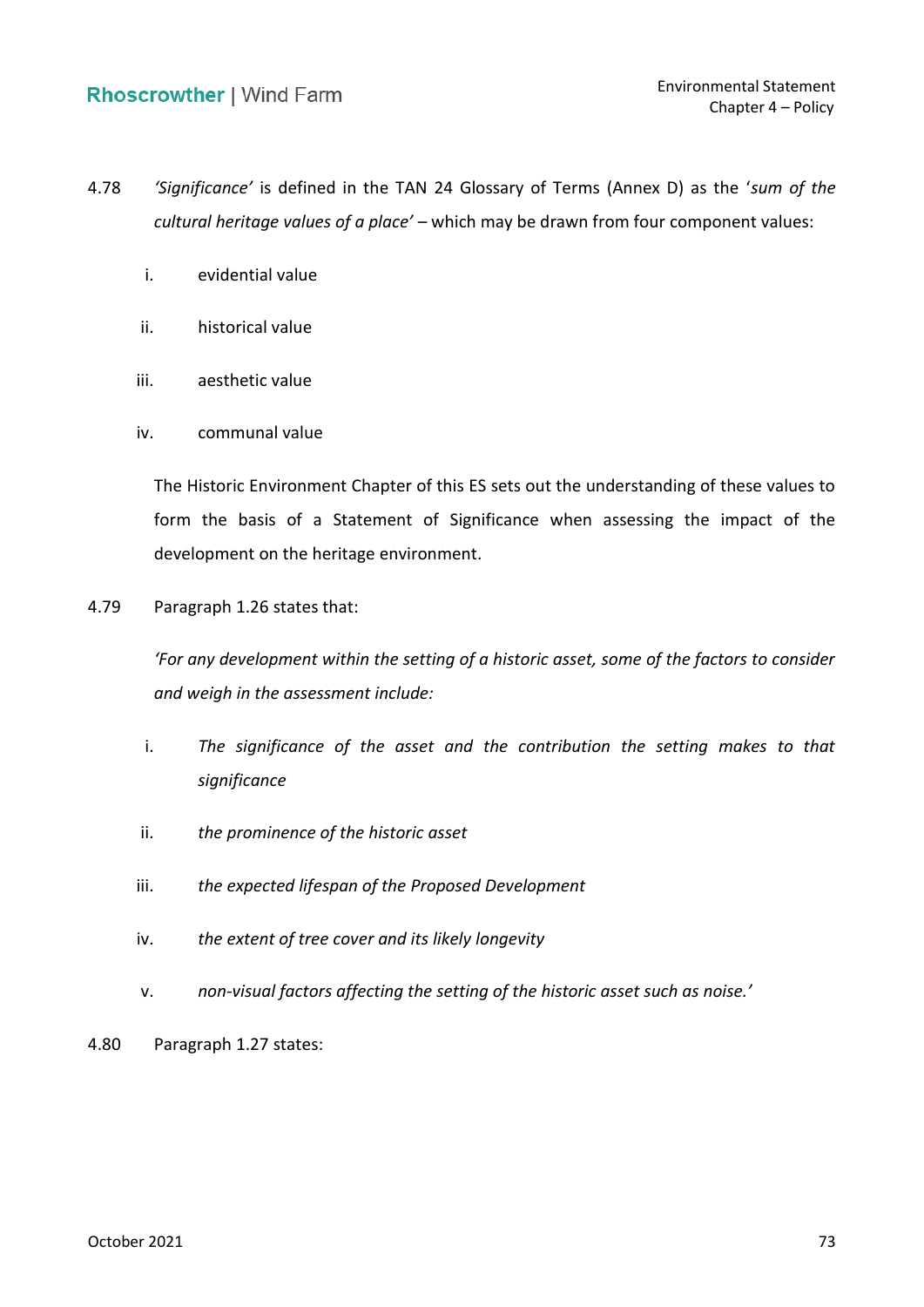*'Other factors which may affect the setting of a historic asset include the inter-visibility with*  other historic or natural features, tranquillity, noise or other potentially polluting  *development though it may have little visual impact.'*

### **Material considerations**

## **Local Planning Policy Documents**

# *Pembrokeshire Coast National Park Local Development Plan 2010*

- 4.81 The Pembrokeshire Coast National Park Local Development Plan (PCNPLDP) applies to development proposals within the National Park – which lies to the west and south of the Application Site. The PCNPLDP is a statutorily adopted development plan (September 2010) which similarly applies to the period up to 2021. The PCNPLDP is not a statutory development plan for the purposes of the determination of this application (the Application Site lies wholly within the administrative area of Pembrokeshire County Council).
- 4.82 The provisions of the PCNPLDP are considered to be a material consideration in the determination of the merits of the development in consequence of the physical form and scale of the proposal.
- 4.83 Strategic Policy 33 'Renewable Energy' provide '*positive support for renewable energy proposals which take account of the Special Qualities of the National Park'*. These '*special qualities'* are set out at paragraph 4.56 as being:

 *'those characteristics and features of the National Park which individually or in combination contribute to making this National Park unique …*

- i. *Coastal Splendour*
- ii. *Diverse Geology*
- iii. *Diversity of landscape*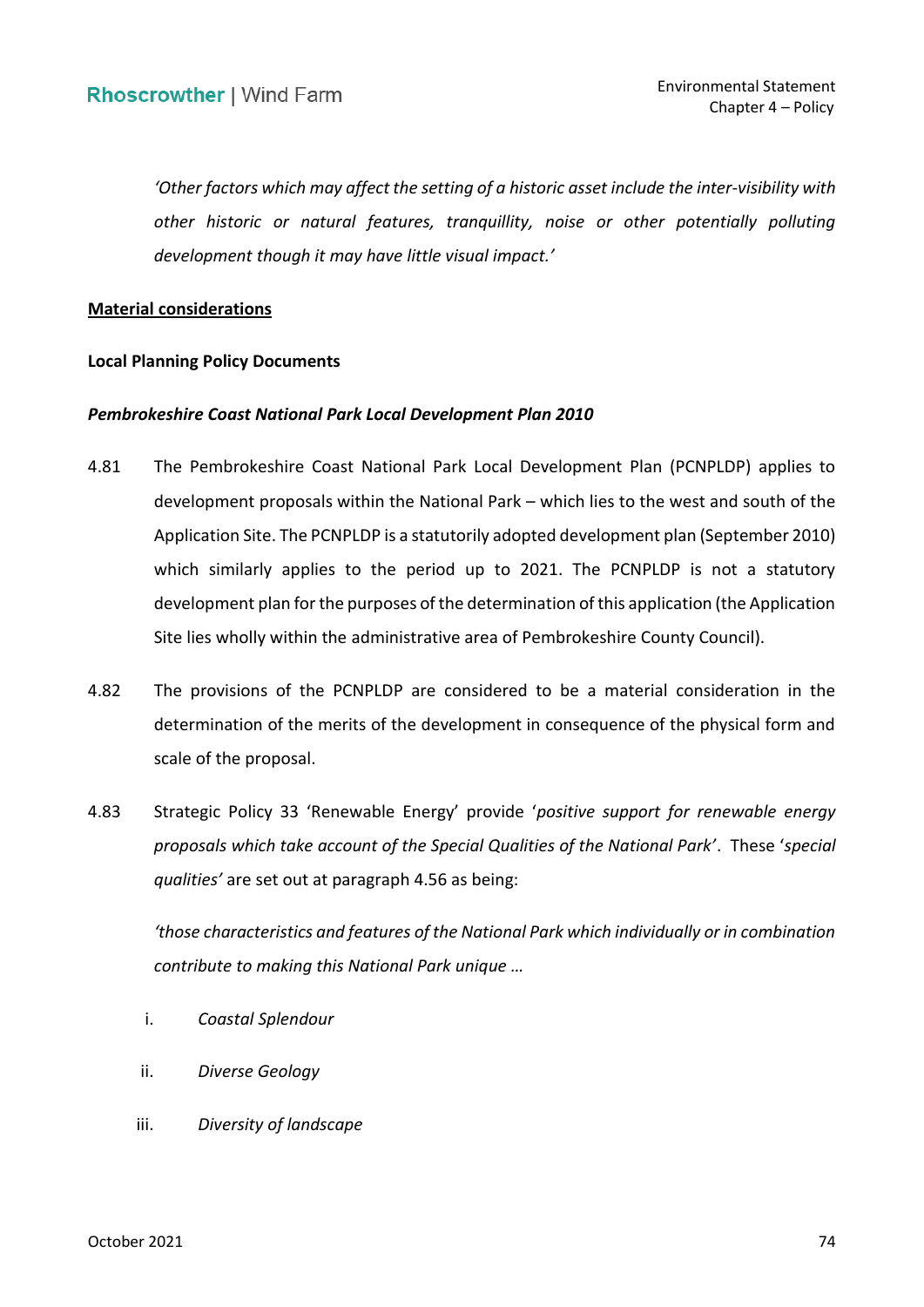- iv. *Distinctive settlement character*
- v. *Rich historic environment*
- vi. *Cultural heritage*
- vii. *Richness of habitats and biodiversity*
- viii. *Islands* 
	- ix. *Accessibility*
	- x. *Space to breathe*
	- xi. *Remoteness, tranquillity and wildness*
- xii. *The diversity of experiences and combination of individual qualities'*
- 4.84 Strategic Policy 8 seeks to protect and enhance these '*special qualities'* by achieving the following priorities:
	- i. *'The sense of remoteness and tranquillity is not lost and is wherever possible enhanced – see Policy 9.* Policy 9 addresses Light Pollution.
	- ii. The identity and character of towns and villages is not lost through coalescence and  *ribboning of development or through the poor design and layout of development. The identification of Green Wedges will assist in achieving this priority.*
	- iii. The pattern and diversity of the landscape is protected and enhanced see Policy 14  *and Policy 15*
- 4.85 Policy 14 addresses the Protection of Buildings of Local Importance. The HIS establishes that the proposed turbines will have no adverse effect on buildings which make an important contribution and interest of the National Park.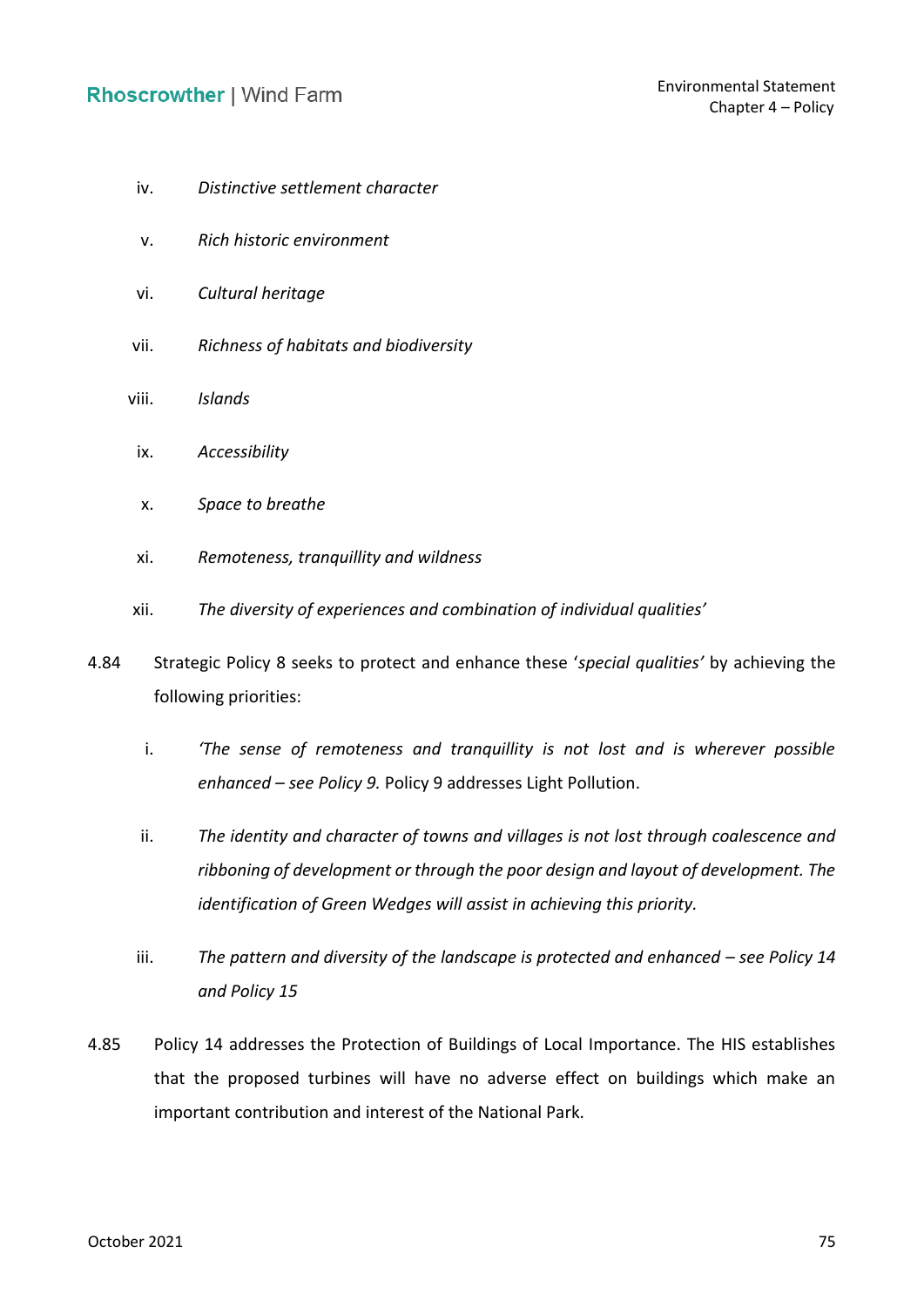- i. *The historic environment is protected and where possible enhanced.*
- *The protection of links between sites or the creation of links where sites have become isolated is of particular importance – see Policy 10 and Policy 11*  ii. *Development restores or wherever possible enhancesthe National Park's ecosystems.*
- 4.86 Policy 11 addresses biodiversity. Chapter 7 of this ES addresses biodiversity. The appraisals conclude that the proposed turbines will have no adverse effect on biodiversity value within the National Park.
	- i. *Development which would damage or destroy Geological Conservation Review sites, or any other important geological resource is not permitted.*
	- ii. *Local biodiversity action plan species and habitats are protected for their amenity, landscape and biodiversity value – see Policy 11.*
	- iii. The Welsh language remains an important component in the social, cultural and  *economic life of many communities in the Park – see Policy 12.*
- 4.87 Policy 12 relates to the interests of the Welsh Language. The erection of three turbines has no meaningful effect on the underlying purpose of this policy.
	- i. *Development of the undeveloped coast is avoided and sites within stretches of the*  developed coast are protected for uses that need a coastal location – see Policy 17,  *Policy 18, Policy 33 and Policy 35.'*
- 4.88 Policy 17 relates to Shore Based Facilities. The proposal has no adverse effect on the purpose of Policy 17. Policy 18 is a specific policy relating to Porthgain, Saundersfoot, Solva and Tenby Harbours. The proposal has no effect upon the purpose of this policy.
	- i. Policy 35 seeks to attract visitors *'outside the peak season while ensuring that National Park environment is conserved and enhanced as a landscape of national and international importance'*. The policy provides for visitor facilities and activities. The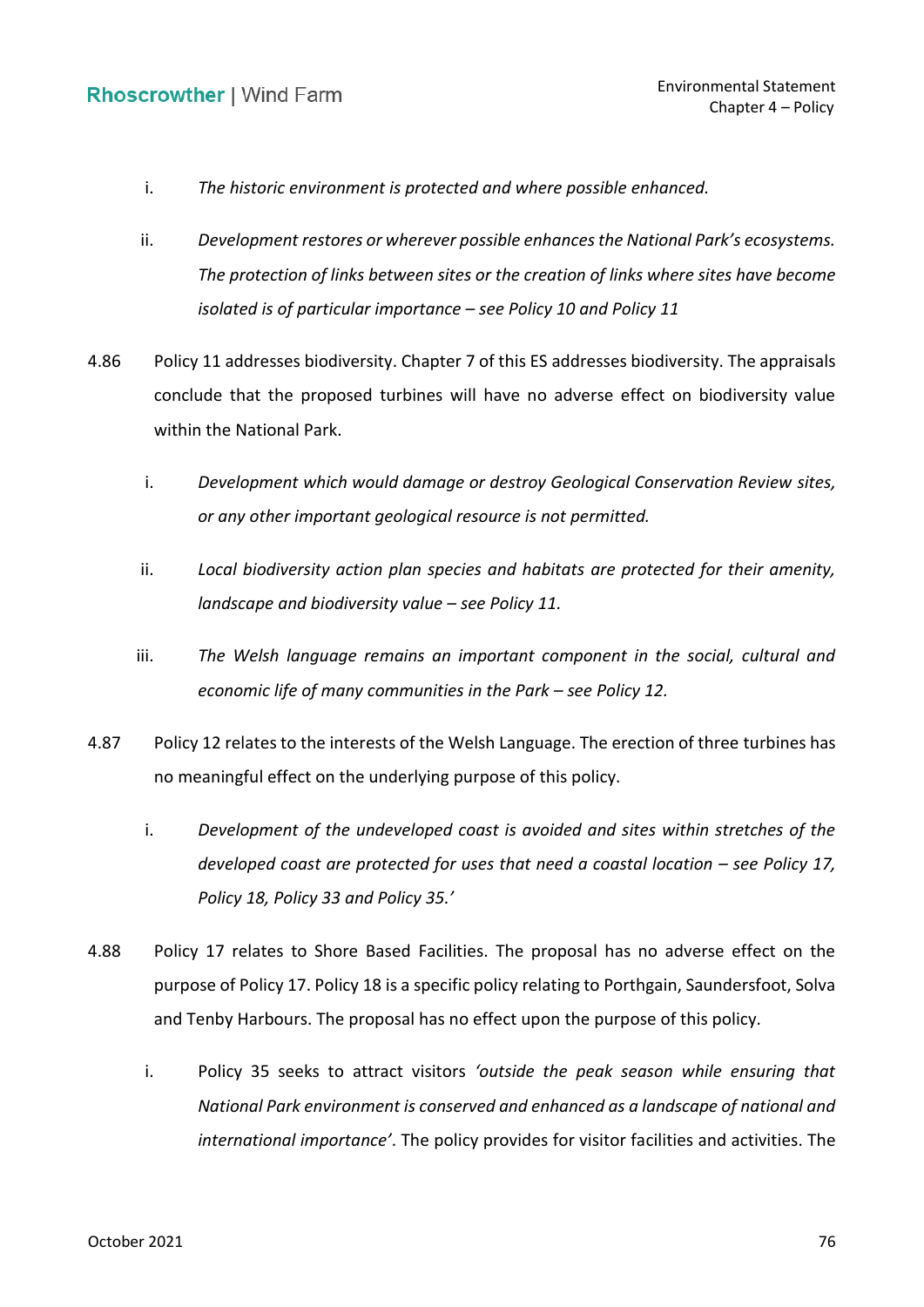ES Chapter on Landscape and Visual Effects considers the impact of the proposals on the landscape and visual qualities of the National Park.

- 4.89 The consideration as to whether this proposal impacts upon the 'special qualities' of the National Park is made against priorities a); c) and d).
- 4.90 Paragraph 4.148 of the Local Plan states:

 *'In terms of potential for renewables the Renewable Energy Assessment advises:*

- i. *On biomass heat/power installations small scale (100kW – 300kW) and medium scale (10MW - 40MW) proposals are more likely to be appropriate*
- ii. *Similarly, small scale anaerobic digestion plants within a complex of buildings are most likely to be acceptable for appropriate wastes (10kW).*
- iii. *The only realistic option for hydro power is micro schemes (<100kW).*
- iv. *The potential for ground and water source heat pumps exists throughout the Park*  area with the exception of air source heat pumps where there will be locational  *restrictions due to noise and visual impact.*
- v. *There is very significant potential for the future development of solar hot water in the National Park.*
- vi. *On wind energy developments: There is potential for small scale proposals (10kW- 50kW) and to a lesser degree medium scale proposals (50kW-330kW). Finally, there are extremely limited opportunities for larger scale proposals (>330kW – 3MW).'*
- 4.91 In the context of the operation of Policy 33, the Proposed Development would be characterised as *'large scale renewable energy development'* (not so in a national planning policy context). Policy 33 states: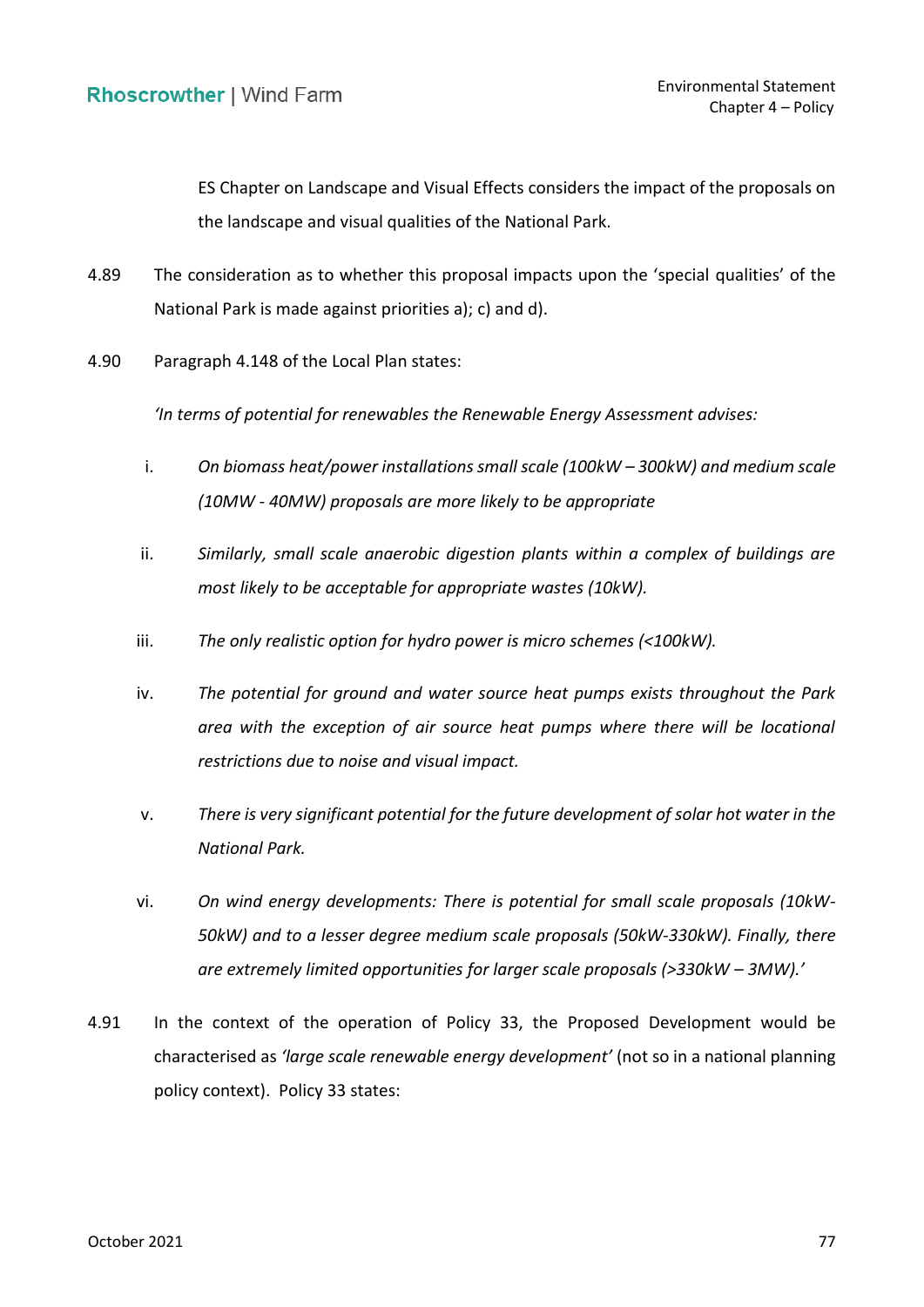*'Large scale renewable energy schemes will only be permitted where they do not compromise the special qualities of the National Park.'*

 of the National Park is addressed within the Landscape and Visual Impact Chapter of this 4.92 The issue as to whether this scheme may be considered to compromise the special qualities ES.

# **Pembrokeshire Coast National Park Authority Supplementary Planning Guidance 2011**

- 4.93 This Guidance identifies at paragraph 9.17 '*key landscape sensitivities and general guidance for siting wind energy schemes within the National Park'*. The SPG provides a checklist of factors to be taken into account. Annex 2 of the SPG provides a summary of landscape sensitivity to wind energy development for each Landscape Character Area (LCA) of the National Park for wind energy development, considered by size of wind turbine. A large turbine is described as being 65m – 125m. The SPD has not envisaged wind turbines of the scale which are now feasible and have greater efficiency in terms of power output. The SPD indicates 'possible potential' for wind turbines of the scale referred to within the National Park. It is acknowledged that the SPG does not lend support or positive assistance for the proposal which lies outside the National Park.
- 4.94 The site lies partly within Landscape Character Area LCA6 and LCA7. For either LCA, the SPG states:

 *'The majority of this LCA is unsuitable for large or medium scale turbines. There may, however, be limited opportunity for a single or a small cluster of medium or large (under 100m to bade tip) scale turbines on land close to existing oil refinery chimneys to provide a new point of focus as long as they are sited sensitively following the guidance below.'*

 4.95 The more detailed guidance is particular to each LCA. These issues are addressed within the relevant topic-based Chapters of this ES, under Landscape and Visual Impact; Historic Environment; and Biodiversity.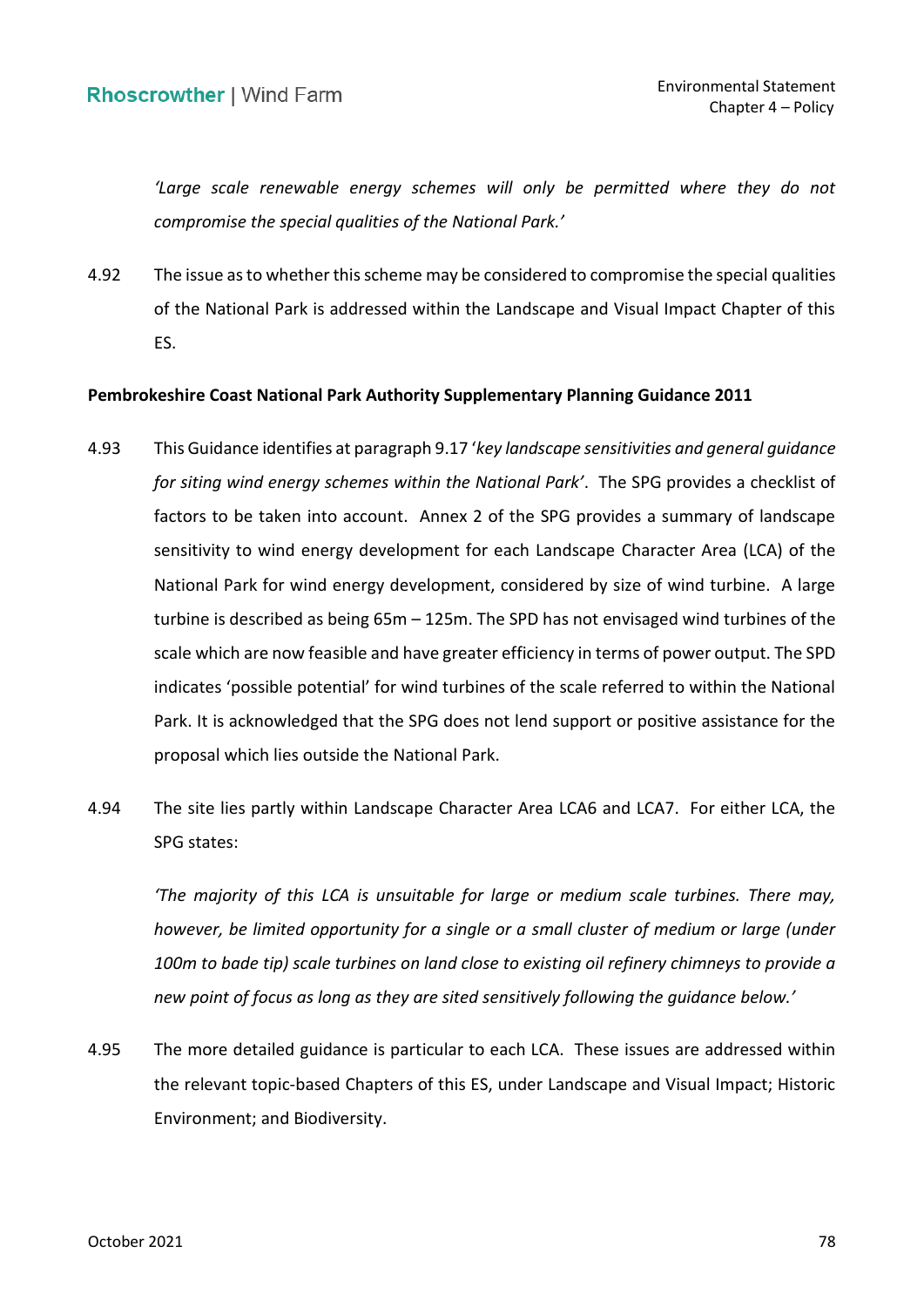# **Other material considerations**

#### **Non land-use planning policy documents**

#### *Haven Waterways Enterprise Zone*

- 4.96 The Proposed Development lies within the Haven Waterways Enterprise Zone. The Enterprise Zone is based on existing and potential new energy sites building upon the area's established industry base.
- 4.97 It is acknowledged that the designation of an Enterprise Zone is not a spatial planning policy provision. The designation of the Enterprise Zone is made reference to in providing a spatial context in which this energy related development is proposed to be located.

#### **Ministerial Statements**

- 4.98 Ministerial Statements do not comprise statements of national planning policy other than when issued as 'policy clarification letters.' Nevertheless, such statements may comprise material planning considerations to be taken into account within decision-taking.
- 4.99 In announcing the establishment of the Welsh Government Energy Service in 2018, the Cabinet Secretary for Energy, Planning and Rural Affairs, stated:

 *'The transition to a low carbon energy economy presents Wales with an enormous opportunity to create a system which delivers significant economic and social benefits for Wales. Doing this whilst meeting our legally binding carbon targets and budgets requires*  us to develop new policies and strengthen the policies and programmes already driving *decarbonisation.* 

 *I have strengthened Planning Policy Wales, our national land-use planning policy document,*  to align with our energy ambitions and establish an energy hierarchy. We want local  *planning authorities to see renewable resources as valuable assets supporting prosperity.'*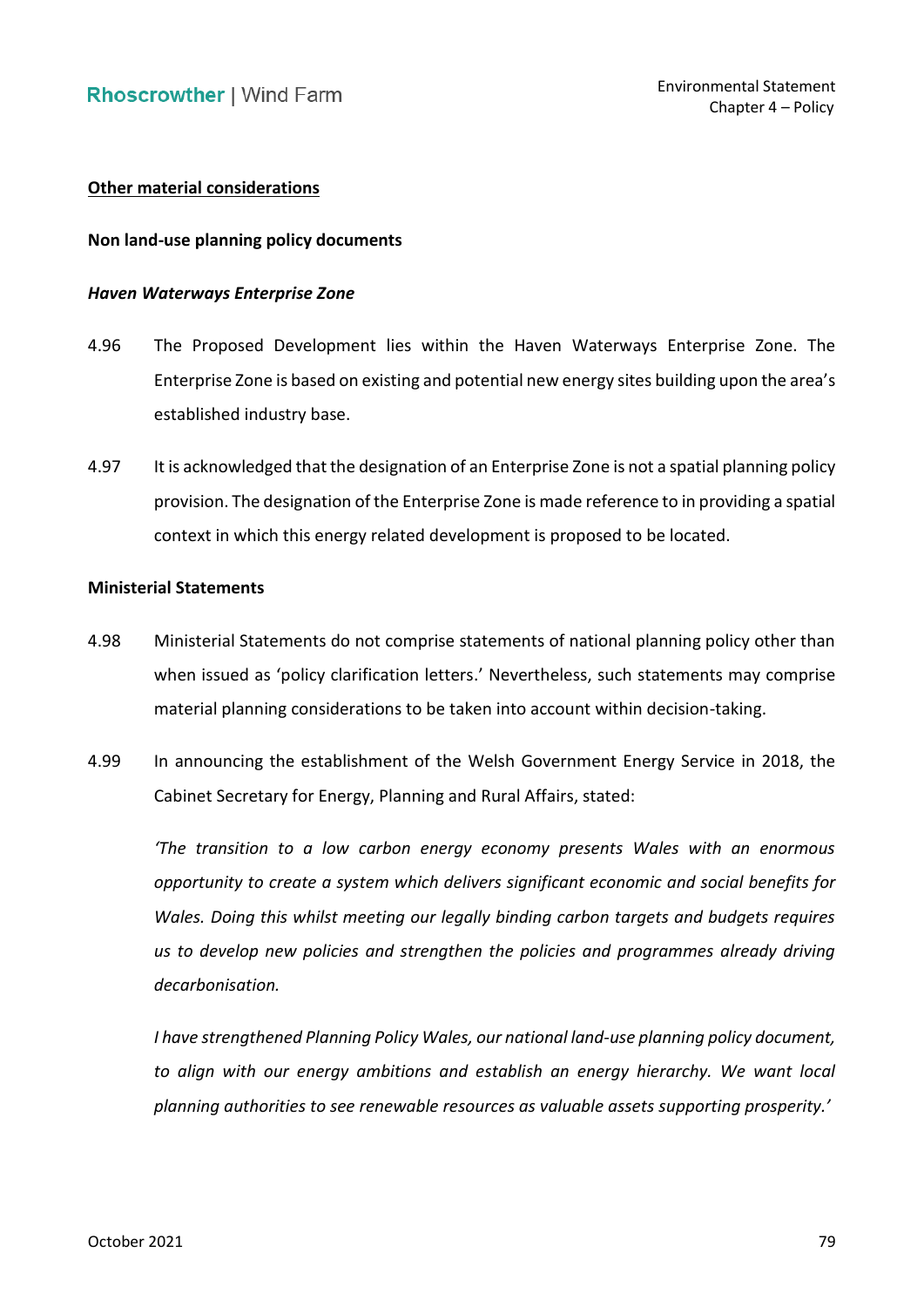### **Relevant Legislation**

- 4.100 In addition to the primary legislation provided by the Planning Acts, other legislation which has to be taken into account with the development management process includes provisions relevant to the development from:
	- i. The Ancient Monuments and Archaeological Areas Act 1979
	- ii. Listed Buildings Act 1990
	- iii. The Well-being of Future Generations (Wales) Act 2015
	- iv. The Environment (Wales) Act 2016

# **The Listed Building Act 1990**

 4.101 The provision of this Act which is relevant to the determination of this application as a Development of National Significance is Section 66(1) which states:

 *'In considering whether to grant planning permission [or permission in principle] for development which affects a listed building or its setting, the local planning authority or, as the case may be, the Secretary of State shall have special regard to the desirability of preserving the building or its setting or any features of special architectural or historic interest which it possesses.'*

#### **The Well-being of Future Generations (Wales) Act 2015**

 4.102 The underlying provision of the Act is to cause public bodies through their decision-taking  to *'think about the long-term impact of their decisions to work better with people, communities and each other, and to prevent persistent problems such as poverty, health inequalities and climate change'*. The Act is presently unique to Wales.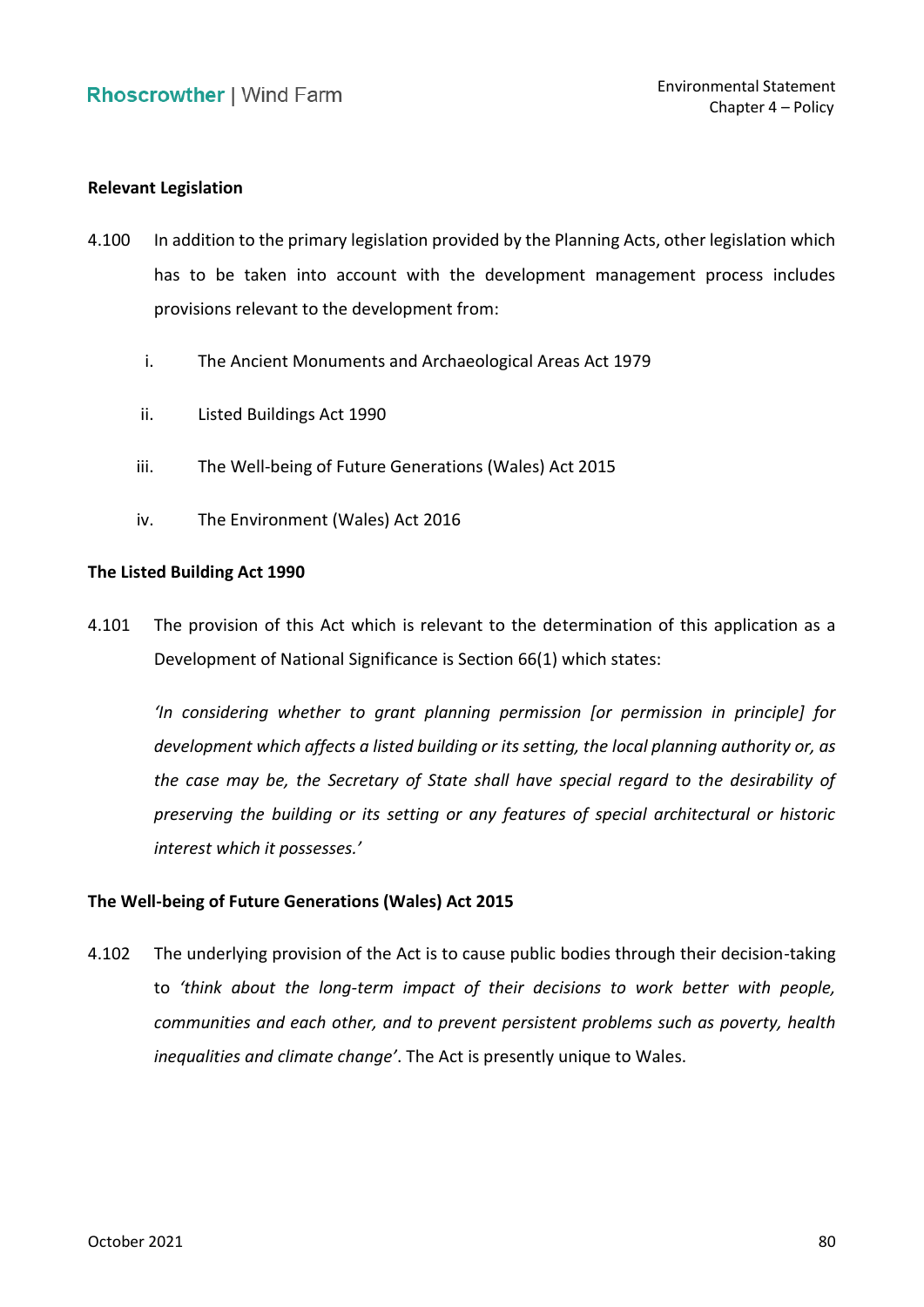- 4.103 The Act requires inter alia *'public bodies to do things in pursuit of the economic, social, environmental and cultural well-being of Wales in a way that accords with the sustainable development principle…'*
- 4.104 In the Act 'sustainable development' means the *'process of improving the economic, social, environmental and cultural well-being of Wales by taking action, in accordance with the sustainable development principle aimed at achieving the well-being goals'*.
- 4.105 The 'sustainable development' principle is set out at Section 5 and means *'that the body must act in a manner which seeks to ensure that the needs of the present are not met without compromising the ability of future generations to meet their own needs'*.
- 4.106 The 'well-being goals' have been listed at paragraph 4.38. The description of the goals is set out above.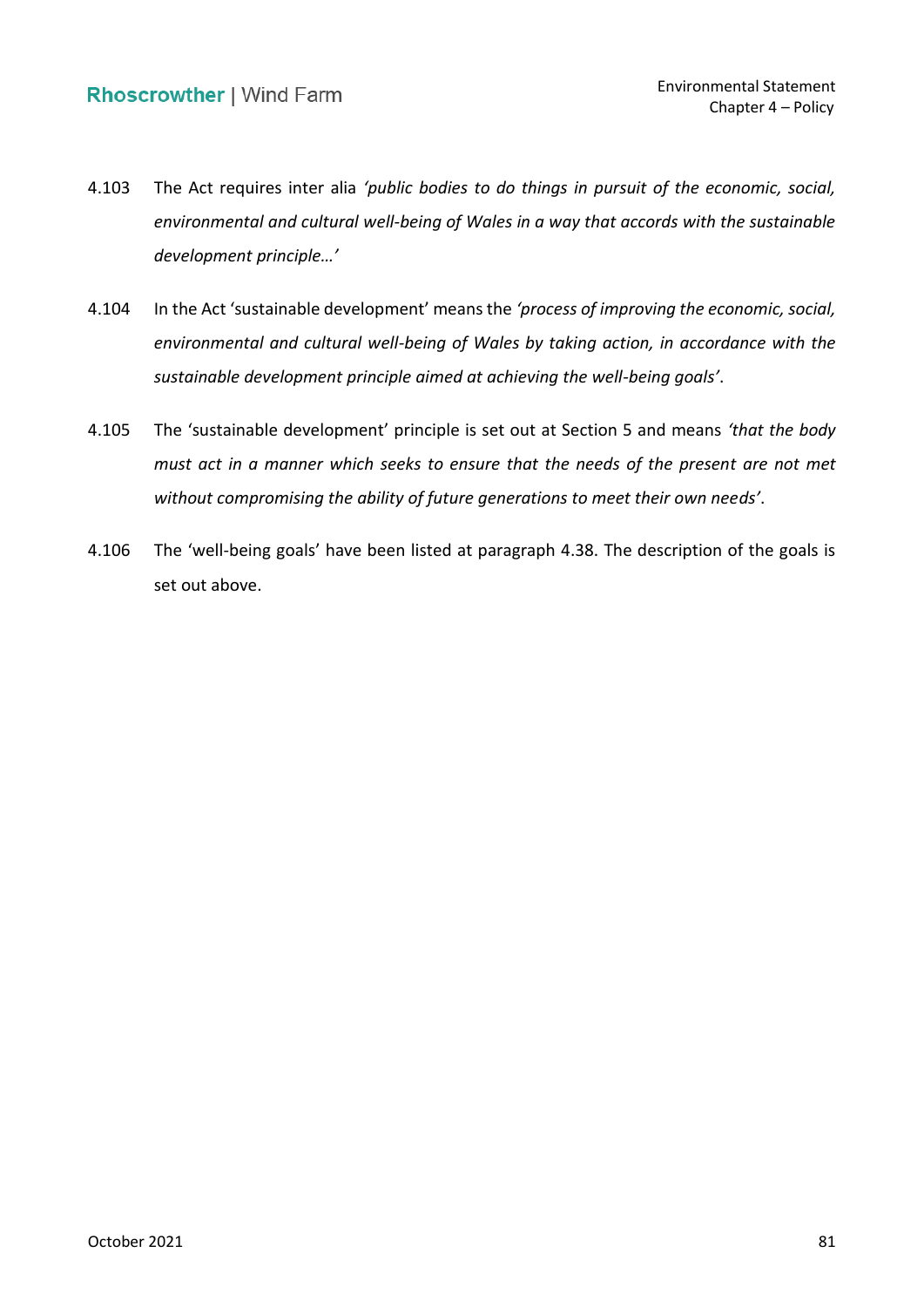| Goal                                                                             | <b>Description of the goal</b>                                                                                                                                                                                                                                                                                                                                                                                                                            |
|----------------------------------------------------------------------------------|-----------------------------------------------------------------------------------------------------------------------------------------------------------------------------------------------------------------------------------------------------------------------------------------------------------------------------------------------------------------------------------------------------------------------------------------------------------|
| A prosperous<br><b>Wales</b>                                                     | An innovative, productive and low carbon society which recognises<br>the limits of the global environment and therefore uses resources<br>efficiently and proportionately (including acting on climate change);<br>and which develops a skilled and well-educated population in<br>an economy which generates wealth and provides employment<br>opportunities, allowing people to take advantage of the wealth<br>generated through securing decent work. |
| <b>A</b> resilient<br><b>Wales</b>                                               | A nation which maintains and enhances a biodiverse natural<br>environment with healthy functioning ecosystems that support social,<br>economic and ecological resilience and the capacity to adapt to<br>change (for example climate change).                                                                                                                                                                                                             |
| <b>A</b> healthier<br><b>Wales</b>                                               | A society in which people's physical and mental well-being is<br>maximised and in which choices and behaviours that benefit future<br>health are understood.                                                                                                                                                                                                                                                                                              |
| A more equal<br><b>Wales</b>                                                     | A society that enables people to fulfil their potential no matter what<br>their background or circumstances (including their socio economic<br>background and circumstances).                                                                                                                                                                                                                                                                             |
| A Wales of<br>cohesive<br>communities                                            | Attractive, viable, safe and well-connected communities.                                                                                                                                                                                                                                                                                                                                                                                                  |
| <b>A Wales of</b><br>vibrant culture<br>and thriving<br><b>Welsh</b><br>language | A society that promotes and protects culture, heritage and the Welsh<br>language, and which encourages people to participate in the arts,<br>and sports and recreation.                                                                                                                                                                                                                                                                                   |
| A globally<br>responsible<br><b>Wales</b>                                        | A nation which, when doing anything to improve the economic,<br>social, environmental and cultural well-being of Wales, takes account<br>of whether doing such a thing may make a positive contribution to<br>global well-being.                                                                                                                                                                                                                          |

- 4.107 The Planning Statement addresses how the Proposed Development contributes towards the achievement of the 'well-being goals' with particular contribution to the following goals:
	- i. A prosperous Wales
	- ii. A resilient Wales
	- iii. A globally responsive Wales.